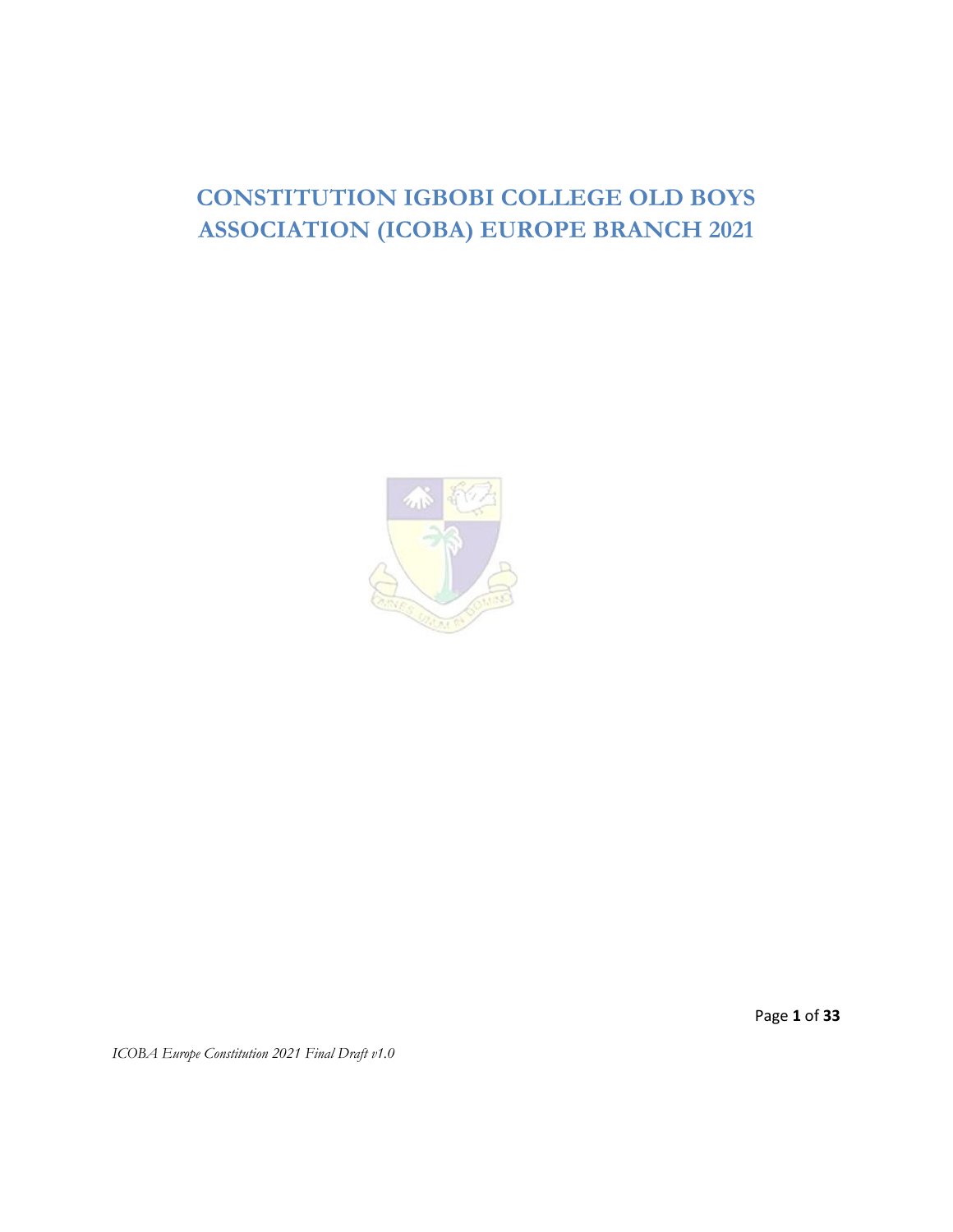| <b>CONSTITUTION IGBOBI COLLEGE OLD BOYS ASSOCIATION (ICOBA) EUROPE</b> |              |
|------------------------------------------------------------------------|--------------|
|                                                                        |              |
| IGBOBI COLLEGE OLD BOYS' ASSOCIATION EUROPE (ICOBA EUROPE)             |              |
|                                                                        |              |
|                                                                        |              |
|                                                                        |              |
|                                                                        |              |
|                                                                        |              |
|                                                                        |              |
|                                                                        |              |
|                                                                        |              |
|                                                                        |              |
|                                                                        |              |
| ARTICLE 11: FUNCTIONS OF OFFICERS                                      |              |
|                                                                        |              |
|                                                                        |              |
|                                                                        |              |
|                                                                        |              |
|                                                                        |              |
|                                                                        |              |
|                                                                        |              |
|                                                                        |              |
|                                                                        |              |
|                                                                        |              |
|                                                                        |              |
|                                                                        |              |
|                                                                        | Page 2 of 33 |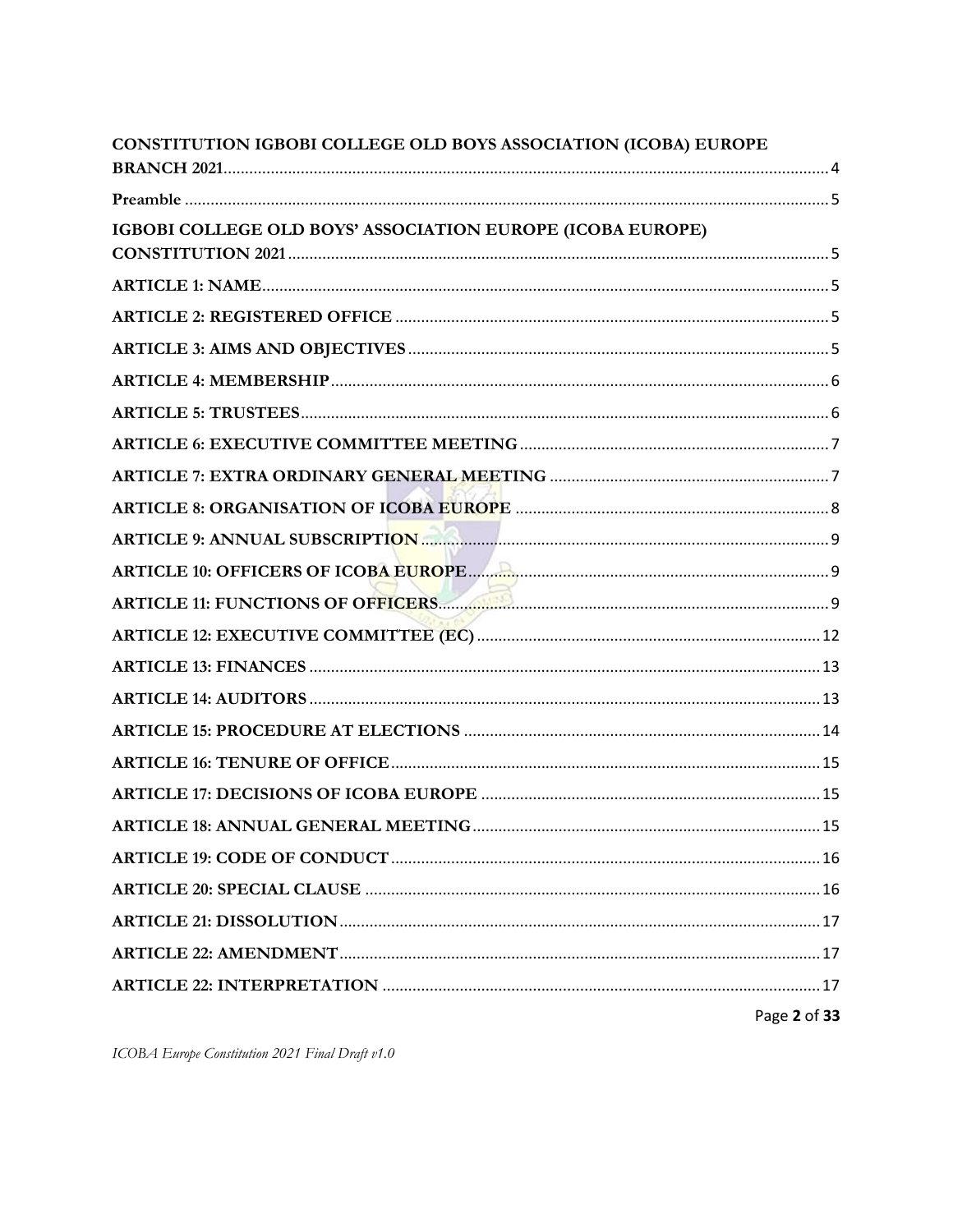| Schedule One (Article 12) ICOBA Europe Guidance on Complaints and Disciplinary Procedure20 |  |
|--------------------------------------------------------------------------------------------|--|
|                                                                                            |  |
|                                                                                            |  |

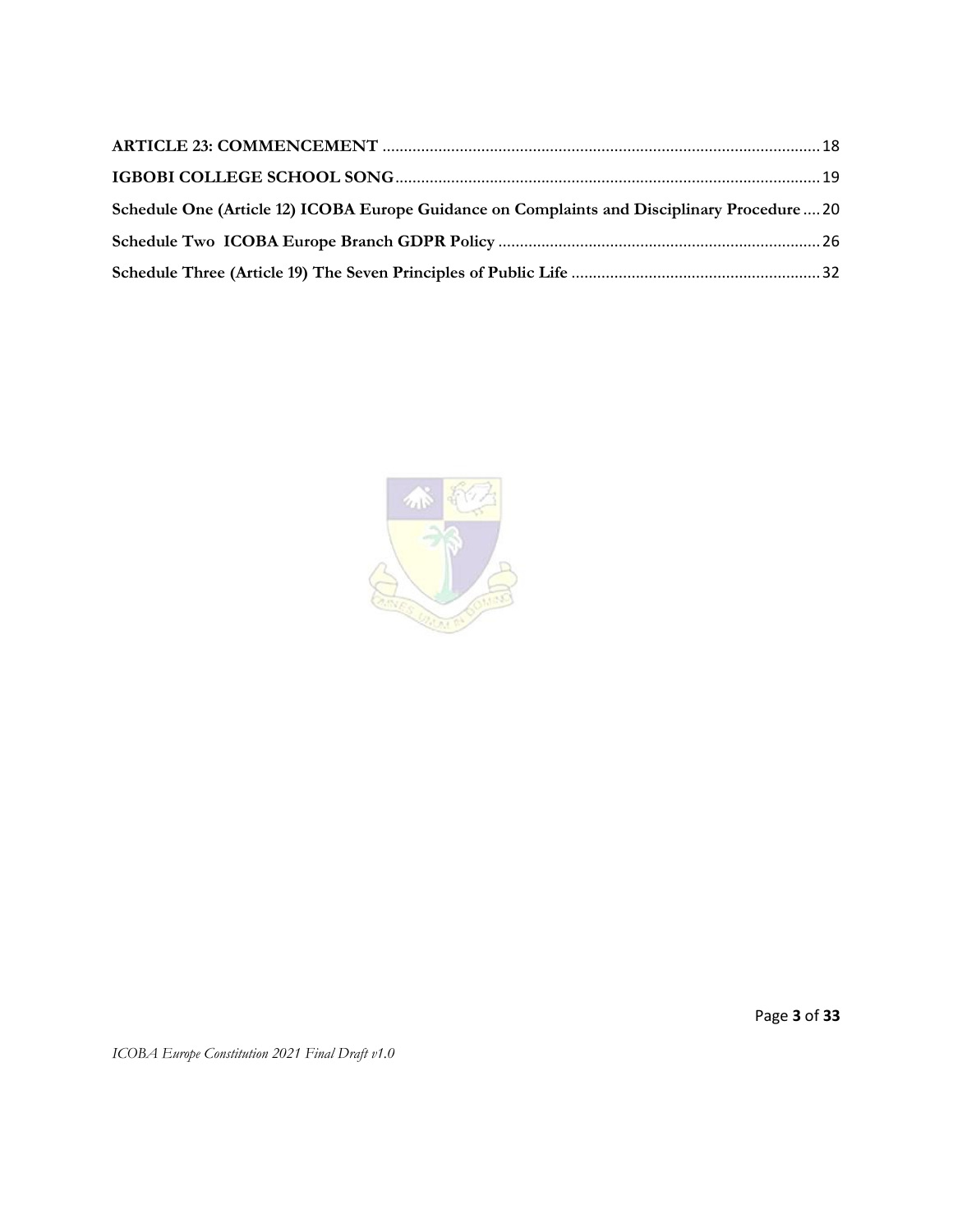# **CONSTITUTION IGBOBI COLLEGE OLD BOYS ASSOCIATION (ICOBA) EUROPE BRANCH 2021**

<span id="page-3-0"></span>*"A constitution is a set of fundamental principles or established precedents according to which a state or other organization is governed." [New Oxford American Dictionary]*

The rules, as set out in this Constitution, make up, in the main, what ICOBA Europe stands for as an entity. While not being the first written Constitution, it is the first published amended Constitution for ICOBA Europe.

This typifies the professionalism and devoted collective sense of duty of the Executive Committee (EXCO) in general, and the Constitution Review Committee (CRC) chaired by Mr. Seye Oyediran and which included Dr. Bunmi Fagbemi, Otunba Bolaji Falase, and Prince Kayode Osinowo with Bamofin Dele Osinuga as secretary.

## **Dr. Deji Okubadejo** Chairman, ICOBA EUROPE

This constitution should not be seen as simply a set of rules or terms of engagement, but as a statement of our values and culture as an association. It is worthy to commend the professionalism and devoted collective sense of duty of the EXCO in general, and the CRC Chaired by Seye Oyediran which included Dr. 'Bunmi Fagbemi, Otunba Bolaji Falase, Bamofin Dele Osinuga and Prince Kayode Osinowo.

The CRC invited proposals from members and also deliberated extensively on the draft constitution as amended at the virtual ICOBA Europe Set Chairmen and Secretaries Meeting held on 28 June 2020 and the Annual General Meeting (AGM) held on 11 July 2020. The time for members to send proposals to the drafting Committee was extended following the AGM to the end of July 2020.

There was further deliberation on the draft constitution as amended at the last virtual Annual General Meeting held on 11th July 2020.

The EXCO now proposes the adoption of this amended constitution to the Annual General Meeting.

Thank you

**Seye Oyediran**, Proctor General and Chairman CRC, ICOBA Europe

Page **4** of **33**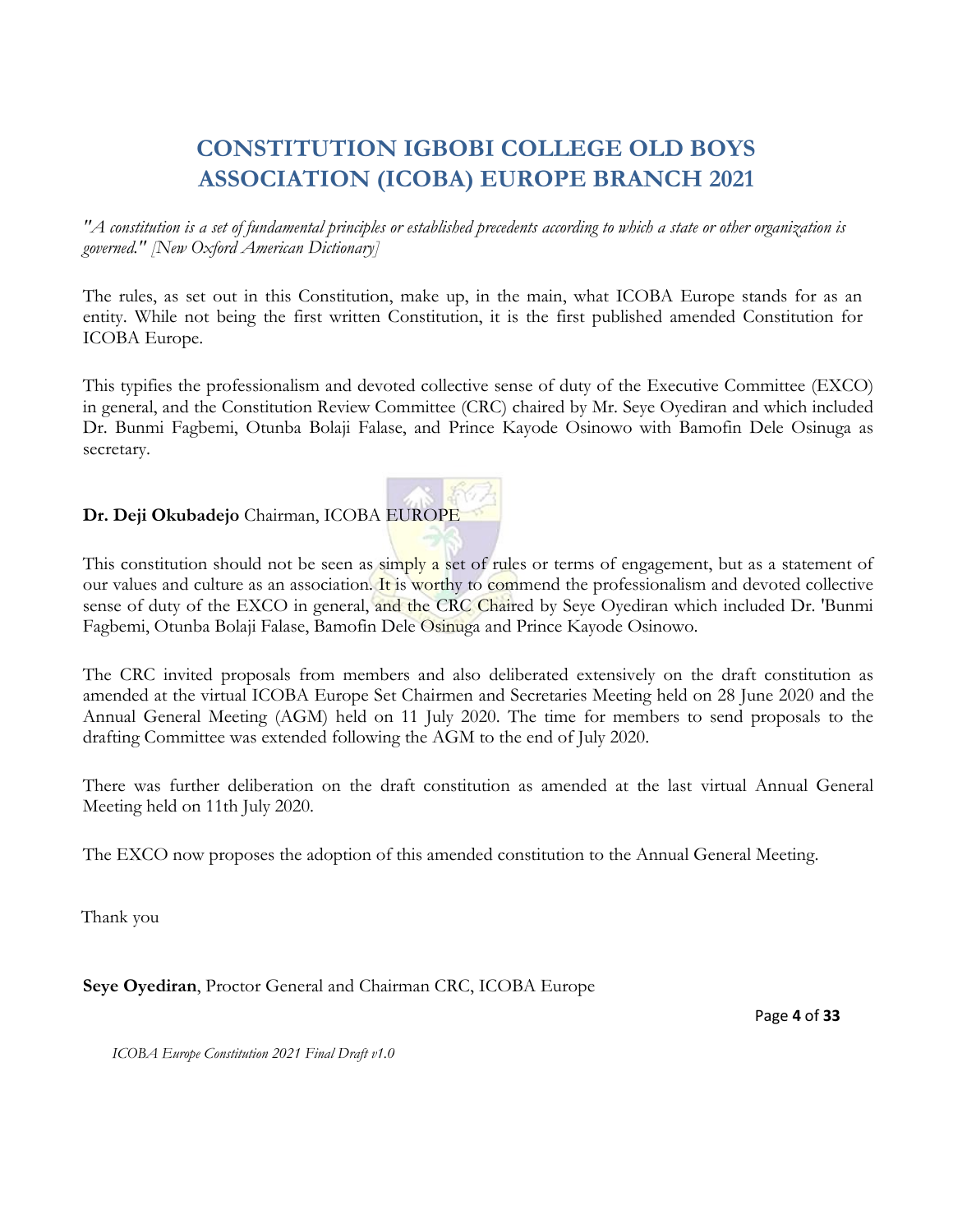# **Preamble**

<span id="page-4-0"></span>*These are the rules governing the boys that attended Igbobi College, Yaba, Lagos.*

*Contained herein is the IGBOBI COLLEGE OLD BOYS' ASSOCIATION EUROPE – ICOBA EUROPE, Constitution.*

# <span id="page-4-1"></span>**IGBOBI COLLEGE OLD BOYS' ASSOCIATION EUROPE (ICOBA EUROPE) CONSTITUTION 2021**

#### <span id="page-4-2"></span>**ARTICLE 1: NAME**

- 1) The Association shall be known as IGBOBI COLLEGE OLD BOYS' ASSOCIATION EUROPE (ICOBA EUROPE) hereinafter referred to as "ICOBA EUROPE".
- 2) The Association is affiliated to IGBOBI COLLEGE OLD BOYS' ASSOCIATION NATIONAL (ICOBA NATIONAL) hereinafter referred to as "ICOBA NATIONAL"

#### <span id="page-4-3"></span>**ARTICLE 2: REGISTERED OFFICE**

The Registered Office which shall serve as the official address of the ICOBA EUROPE shall be at the residence of the Secretary General hereinafter referred to as "The Office".

## <span id="page-4-4"></span>**ARTICLE 3: AIMS AND OBJECTIVES**

1) The objectives of ICOBA EUROPE shall be to formulate, adopt and promote such measures and principles that will;

(a) Facilitate such social interaction among Old Igbobians as will ensure the continued reflection in their lives of the religious, moral and other noble ideals for which the College stands;

(b) Keep alive the affection which every old Igbobian has in the affairs of the College by keeping him well informed of the general progress of the College and encouraging him to contribute morally and financially towards such progress.

(c) Support the National Body in encouraging the management, staff and students of the College to maintain the ideals of the College and to offer their best services in the overall interest of the College;

Page **5** of **33**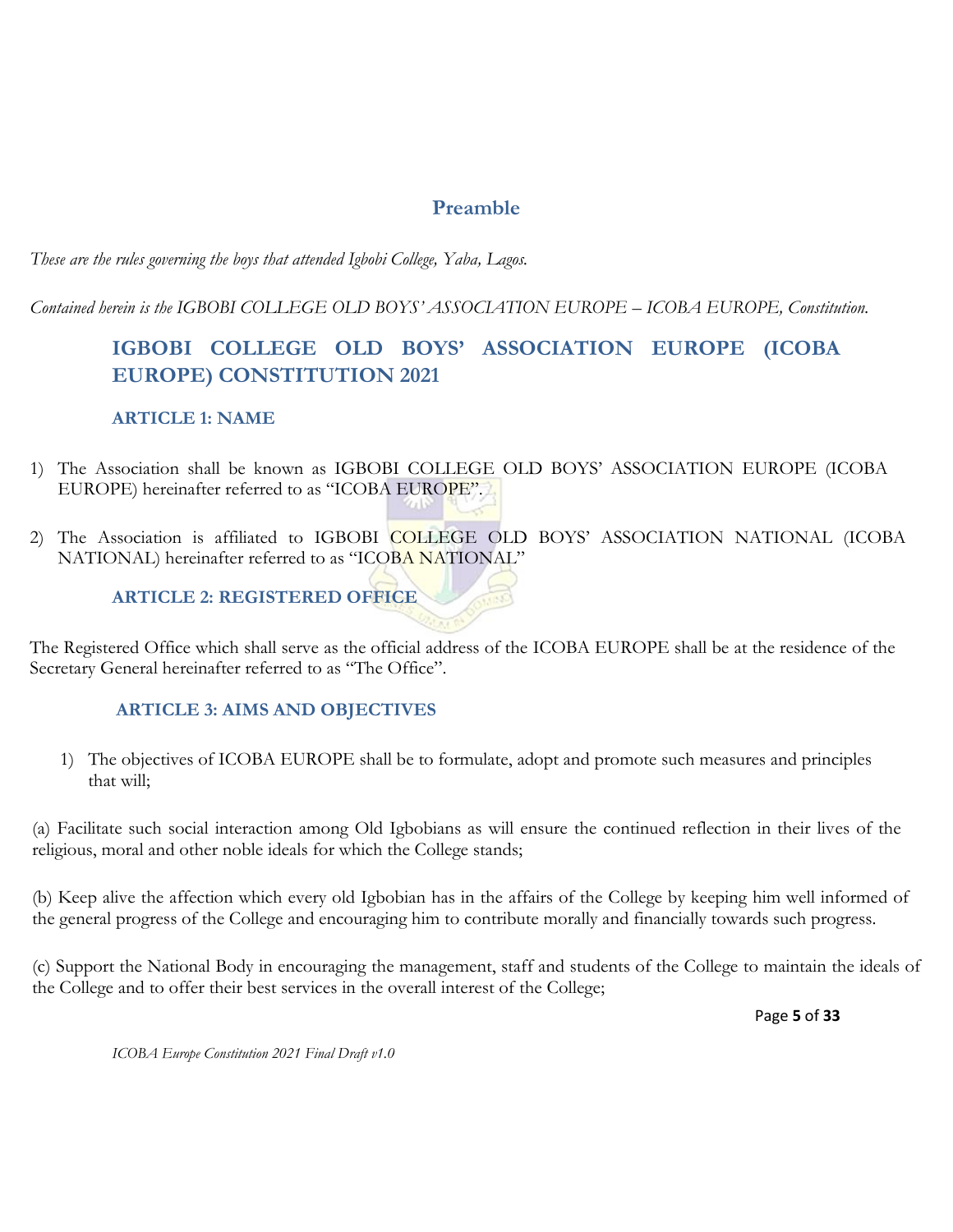(d) Promote and advance the aims and objectives of ICOBA NATIONAL, provided that such aims and objectives remain relevant in the context of ICOBA EUROPE and subject to English Law.

(e) Achieve such further objectives as ICOBA EUROPE may from time to time determine.

## <span id="page-5-0"></span>**ARTICLE 4: MEMBERSHIP**

- 1) Membership of ICOBA EUROPE shall be open to those ordinarily, habitually and primarily residence in the UK or Europe who are deemed to have been fully registered as student of Igbobi College and whose registration has not been revoked.
- 2) Any reference to the term old boys in this constitution includes without prejudice girls who spent at least one year attending classes in the College from 1982 to 1990.

# <span id="page-5-1"></span>**ARTICLE 5: TRUSTEES**

- 1) The Trustees of ICOBA EUROPE for the purpose of the (relevant incorporation legislations) shall be appointed at a General Meeting of ICOBA EUROPE with two thirds (2/3) majority vote of members present.
- 2) Such Trustees (hereinafter referred to as "The Trustees") shall be three (3) in number and shall be known as the "THE REGISTERED TRUSTEES OF ICOBA EUROPE".
- 3) The Trustees shall hold office for life but a trustee ceases to hold office if he:
	- (a) resigns his office,
	- (b) ceases to be a member of ICOBA EUROPE,
	- (c) becomes mentally incapable or insane,
	- (d) is officially declared bankrupt,
	- (e) is convicted of a criminal offence involving dishonesty by a court of competent jurisdiction,
	- (f) is recommended for removal from office by the other Trustees and such recommendation is approved by a simple majority of votes of members present at any General Meeting of ICOBA EUROPE or
	- (g) is deceased.
	- (h) (d) Upon a vacancy occurring in the number of Trustees, a General Meeting will be held to appoint another eligible member of ICOBA EUROPE with two thirds (2/3) majority vote of members present.

## 4) COMMON SEAL

The trustees shall have a common seal. Such common seal shall be kept in the custody of the Chairman of ICOBA EUROPE who shall produce it when required for use by the Trustees. All documents to be executed by the Trustees shall be signed by the Trustees, the Chairman and Secretary General of ICOBA EUROPE and sealed with the common seal.

## 5) ACQUISITION OF PROPERTY

Page **6** of **33**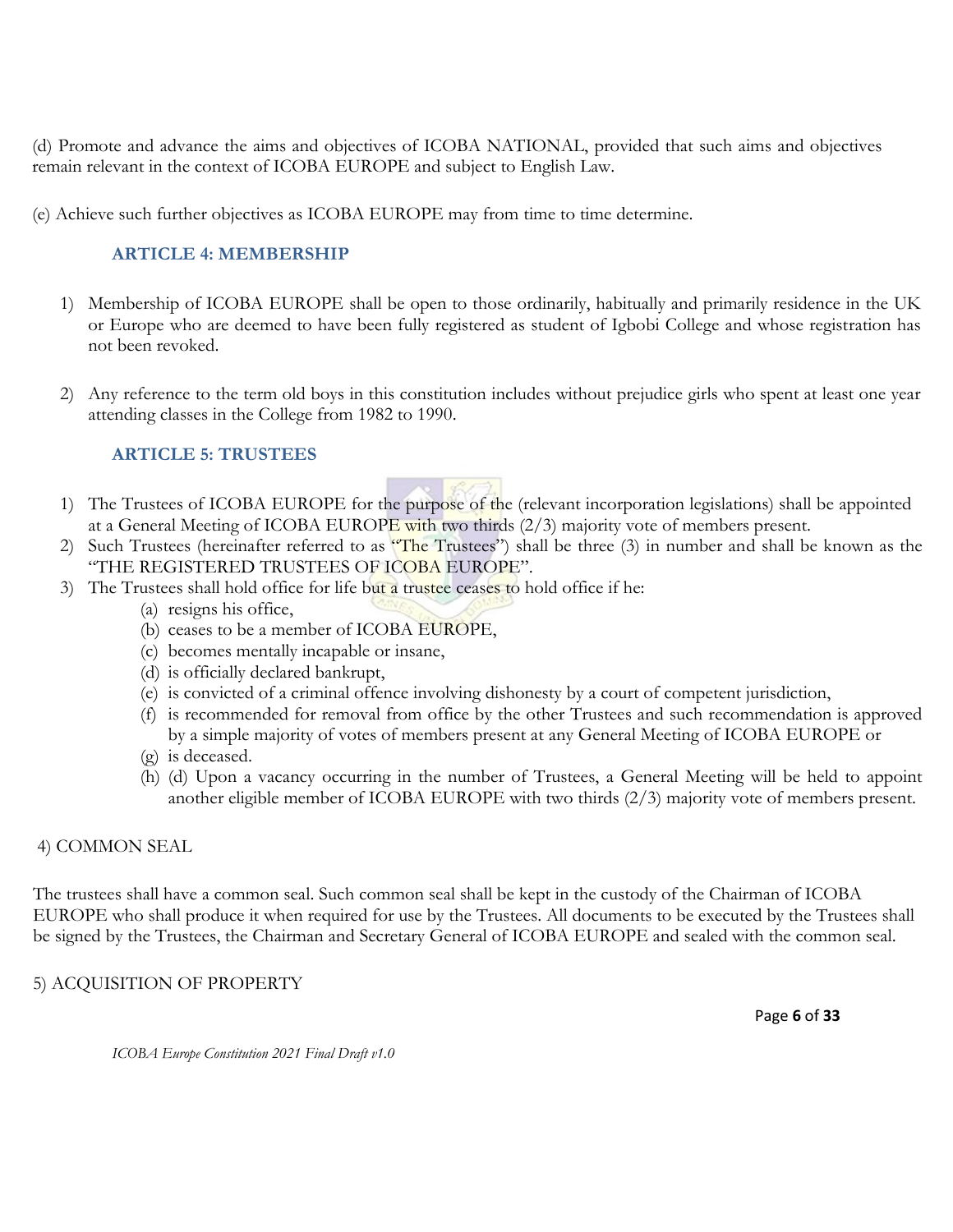In furtherance of the Aims and Objectives of ICOBA EUROPE as contained in Article-3 above, ICOBA EUROPE shall acquire any such property or properties as it considers necessary for the realisation or promotion of these aims and objectives and such properties shall be vested in the Trustees.

6) The Trustees, by virtue of the grant of a valid certificate of incorporation shall become a body corporate by the name described on the certificate and shall have perpetual succession and power to sue and be sued in such corporate name and subject to any conditions and directions contained in the said certificate and directions contained in the said certificate hold and acquire and by instrument under their common seal to convey, assign, demise any land or any interest therein now or hereafter, belonging to or held for the benefit of ICOBA EUROPE.

7) The Trustees shall have the following powers in addition to any powers given them by law, that is to say;

- (a) (i)To hold and administer the property of ICOBA EUROPE
- (b) (ii) To borrow, raise money, secure or discharge any debt or obligation binding on ICOBA EUROPE in such manner as may be though fit and in particular by mortgages and charges upon the undertakings and all or any of the properties and assets (present and future) of ICOBA EUROPE or by the creation and issue on such terms as may be thought expedient or debenture, debenture stock or other obligations or securities of any description.

# <span id="page-6-0"></span>**ARTICLE 6: EXECUTIVE COMMITTEE MEETING**

- 1) Executive Committee (EC) shall meet as often as the business of ICOBA EUROPE shall require but not less than four times in a year.
- 2) The quorum at EC meeting shall be six (6) members consisting of the Chairman or the Vice Chairman, the Proctor-General/Assistant Proctor-General or the Director of Organisation, the Treasurer or the Social Secretary and three (3) other members of the Executive.

## <span id="page-6-1"></span>**ARTICLE 7: EXTRA ORDINARY GENERAL MEETING**

- 1) The Proctor-General in consultation with the Chairman, may summon an Extra Ordinary General Meeting of ICOBA EUROPE whenever necessary and shall do so within 21 days of the receipt by him of a written request signed by not less than 10 financial members.
- 2) For such a meeting the Proctor-General shall give not less than fourteen (14) days' notice. The subject to be discussed shall be stated in such notice.
- 3) The quorum at such a meeting shall be the same as for the AGM.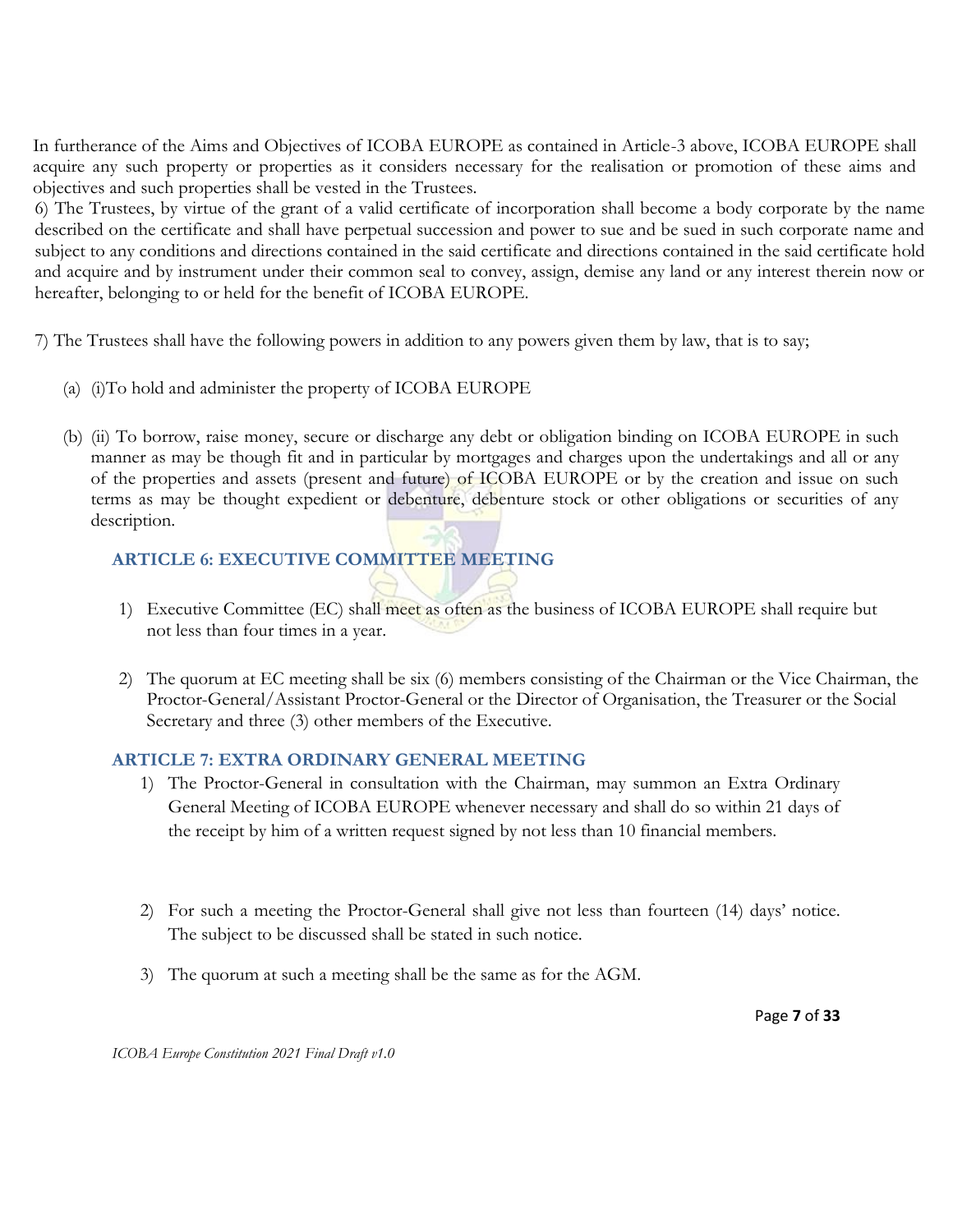# <span id="page-7-0"></span>**ARTICLE 8: ORGANISATION OF ICOBA EUROPE**

- 1) The Branch
- (a) The Branch shall be bound by the provisions of the Constitution of ICOBA NATIONAL, provided that such provisions remain relevant in the context of English Law. ICOBA Europe shall be guided by the provisions of the Constitution of ICOBA NATIONAL in so far as such provisions do not conflict with the laws of England and Wales.

(b) The head of the Association shall be known as the Chairman and communication with the National Executive Committee shall be through the Chairman, the Director of Organisation or Proctor-General of the Branch.

2) CLASS SET/GROUP



- (a) A Class Set shall consist of not less than five  $(5)$  members, however, where the number is less than five  $(5)$  they can constitute themselves into a 'group' and continue to meet as such until they can qualify for recognition as a 'Class Set'.
- (b) Every such Class Set/Group shall be bound by the provisions of this constitution. (iii) The head of a Set shall be known as the Set Chairman.
- (c) Every Class Set/Group shall remit to the Branch Treasurer annual subscriptions and special levies collected from its members under this Constitution and all funds (donations, contributions, gifts, endowments and revenues) collected on behalf of ICOBA EUROPE.
- (d) Every Class Set/Group shall have power to run its activities in accordance with its own Constitution provided always that wherever any provisions of such constitution run counter to the provisions of this or the National Constitution then the constitution of the Class Set/Group shall (to the extent of the inconsistency) be void.
- (e) The formation of a Class Set/Group shall be notified to the EC within three months or its existence.
- 3) CLASS SETS:

Provided that each such Class Set: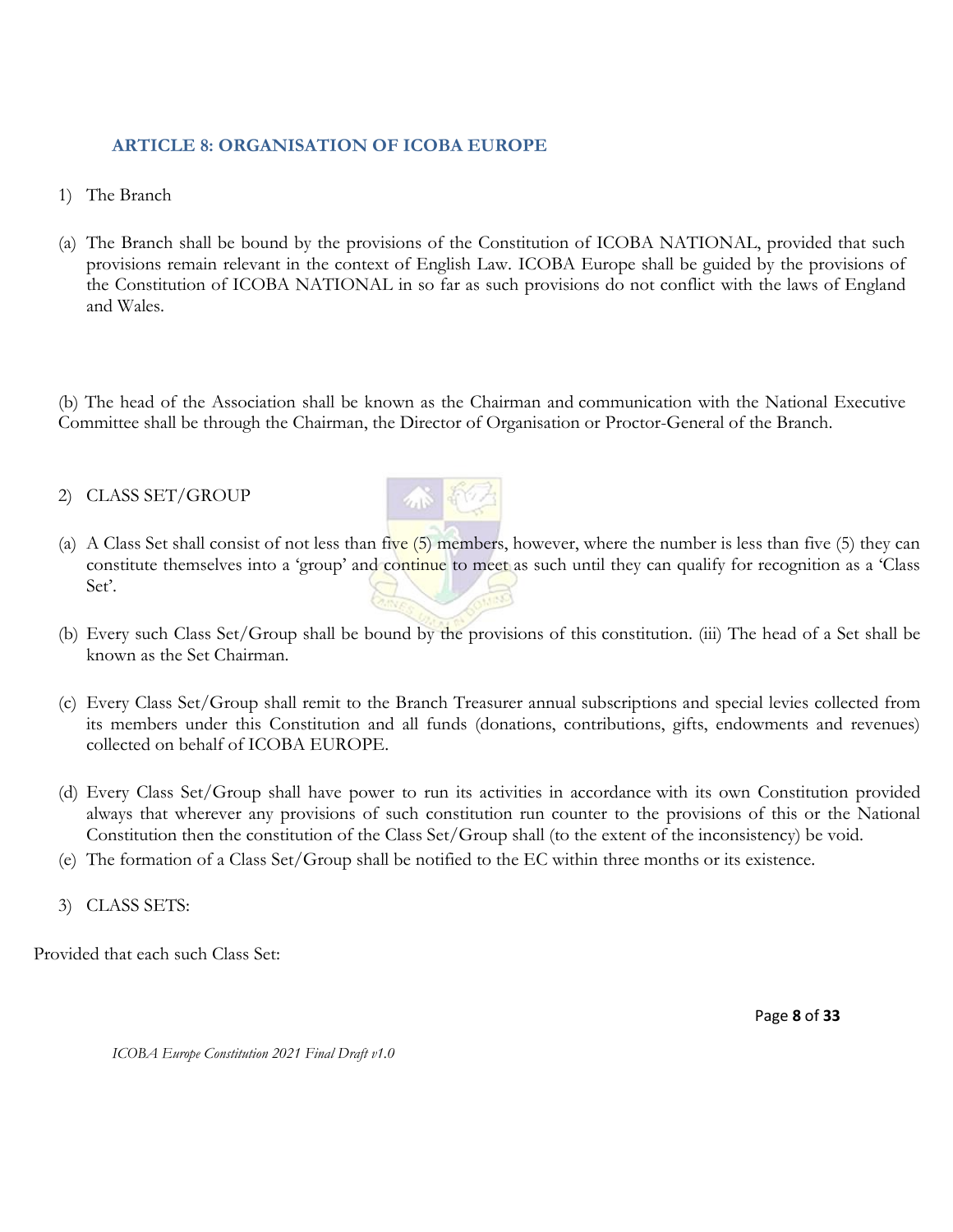- (a) Comprises members' who shall have either entered and or left the College in specific years.
- (b) Shall forward annually to the Secretary General a list of its current officers.
- (c) Shall also notify the Secretary General of its activities.

#### <span id="page-8-0"></span>**ARTICLE 9: ANNUAL SUBSCRIPTION**

To qualify as a financial member, a member shall pay the annual subscription as may be decided at the Annual General Meeting. This amount shall become due on 1st January and payment must be made through the Treasurer or directly into ICOBA EUROPE's bank account.

#### <span id="page-8-1"></span>**ARTICLE 10: OFFICERS OF ICOBA EUROPE**

- 1. The Officers of ICOBA EUROPE shall be;
- (a) The Chairman;
- (b) The Vice-Chairman;
- (c) The Director of Organisation;
- (d) The Proctor-General;
- (e) Assistant Proctor-General;
- (f) The Treasurer;
- (g) The Social Secretary;
- (h) The Welfare Secretary;
- (i) and The Chaplain(s).

#### <span id="page-8-2"></span>**ARTICLE 11: FUNCTIONS OF OFFICERS**

- **1) The Chairman** shall;
- (a) Preside over all meetings of ICOBA EUROPE;



Page **9** of **33**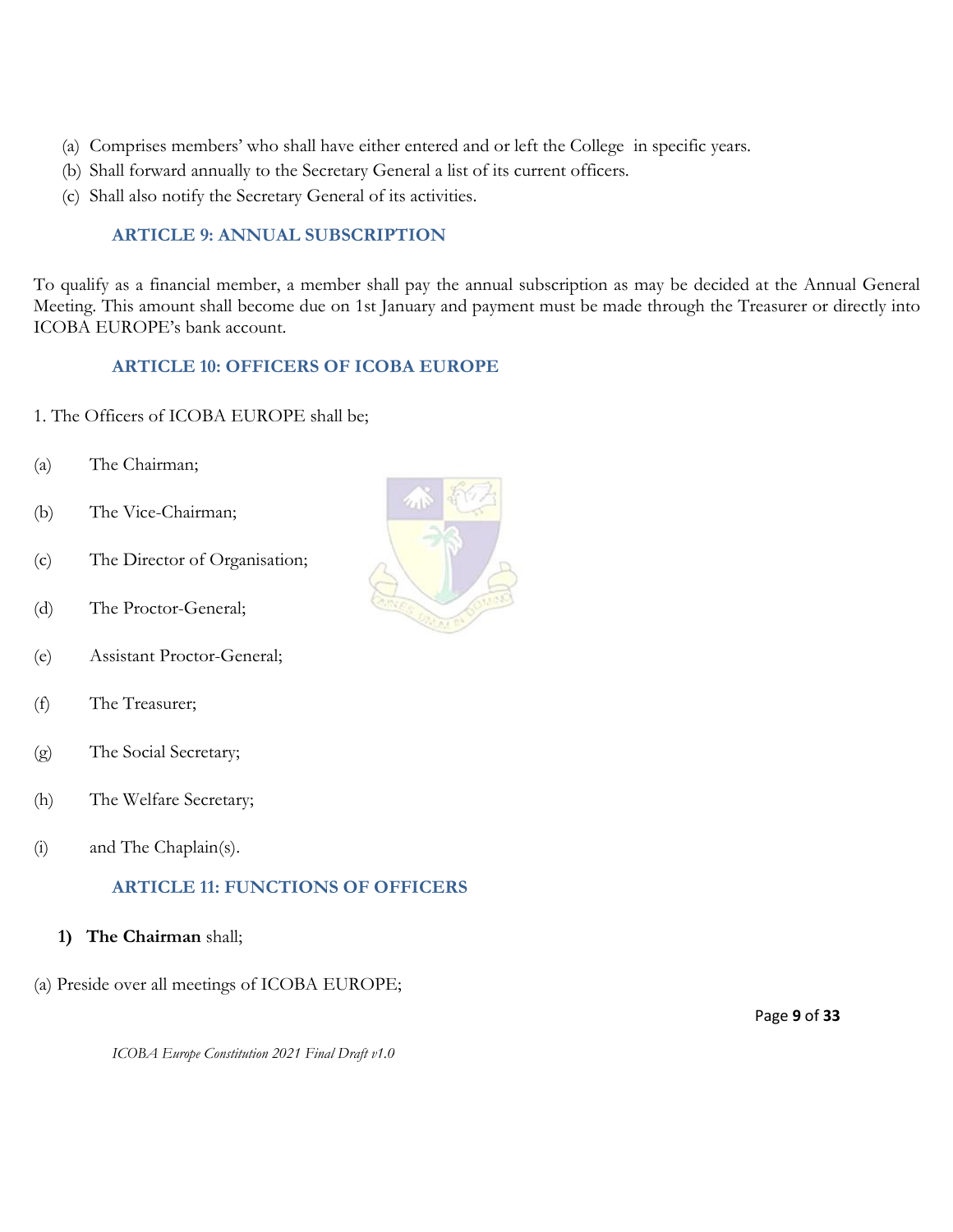(b) Convene through the Secretary General all meetings of ICOBA EUROPE;

(c) Co-ordinate the activities of all other Officers of ICOBA EUROPE in the performance of their duties.

(d) Liaise with the National Executive Committee and represent the branch.

2) **The Vice-Chairman** shall;

(a) Assist the Chairman generally in the discharge of his functions; (b) Deputise for the Chairman in the order of precedence.

#### 3) **The Director of Organisation** shall:

(a) Mobilise membership of ICOBA EUROPE,

(b) Publicise the activities of ICOBA EUROPE and be responsible for its corporate image;

c) Manage ICOBA EUROPE's website;

(d) Liaise with the National Executive Committee.

(e) Execute such activities as contained in (a) and (b) above under the general or specific direction of the Executive Council or Chairman;

4) **The Proctor-General** shall perform all the secretarial duties of ICOBA EUROPE including:

- (a) Summoning, after consultation with the Chairman, all meetings of ICOBA EUROPE;
- (b) Direct after consultation with the Chairman that a meeting shall be called of the Executive Council to receive the Audited Accounts before this is presented to the AGM as specified for the purposes of the AGM.
- (c) Recording and keeping the minutes of all such meeting;
- (d) Keeping an up-to date roll of members and their current addresses;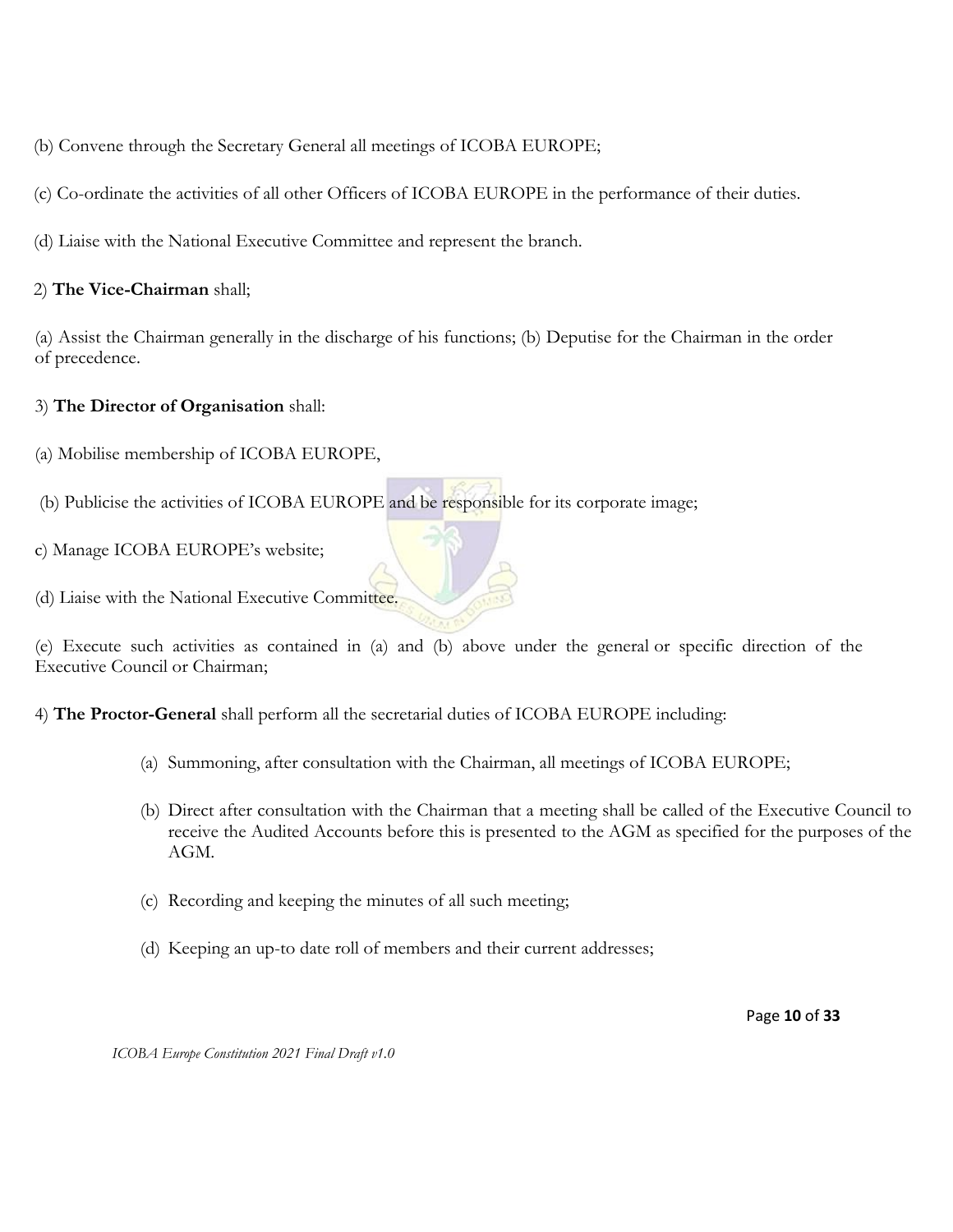- (e) Liaise with the National Executive Committee.
- (f) Furnishing annual and special reports of the activities of ICOBA EUROPE and its organs;
- (g) Keeping an imprest in an amount to be determined by the Executive Council (EC);
- (h) Performing such other duties as may be delegated to him by the Chairman;
- (i) On leaving the office, hand over ICOBA EUROPE's property to his successor or the Chairman as the circumstances may dictate.

#### 5) The **Assistant Proctor-General** shall:

(a) Assist the **Proctor-General** in the performance of his functions and act for him in his absence;

(b) On leaving office, hand over ICOBA EUROPE's property in his possession to the **Proctor-General** or the Chairman as the circumstance may dictate.

#### 6) **The Treasurer** shall:

(a) Receive all monies on behalf of ICOBA EUROPE and deposit same in the bank within seven (7) days of receiving such monies.

(b) Keep an up-to-date account of all monies received or paid out by him and present financial reports to every meeting of the Executive Council;

(c) Submit annually to the Auditor not later than 15th January of the following year all books account and other documents required by them;

(d) Present to the Executive Committee his report together with an audited account 60 days before the annual General Meeting;

(e) On leaving office, hand over ICOBA EUROPE's property in his possession to his successor or to the Chairman as the circumstance may dictate.

#### (vii) **The Social Secretary** shall:

Page **11** of **33**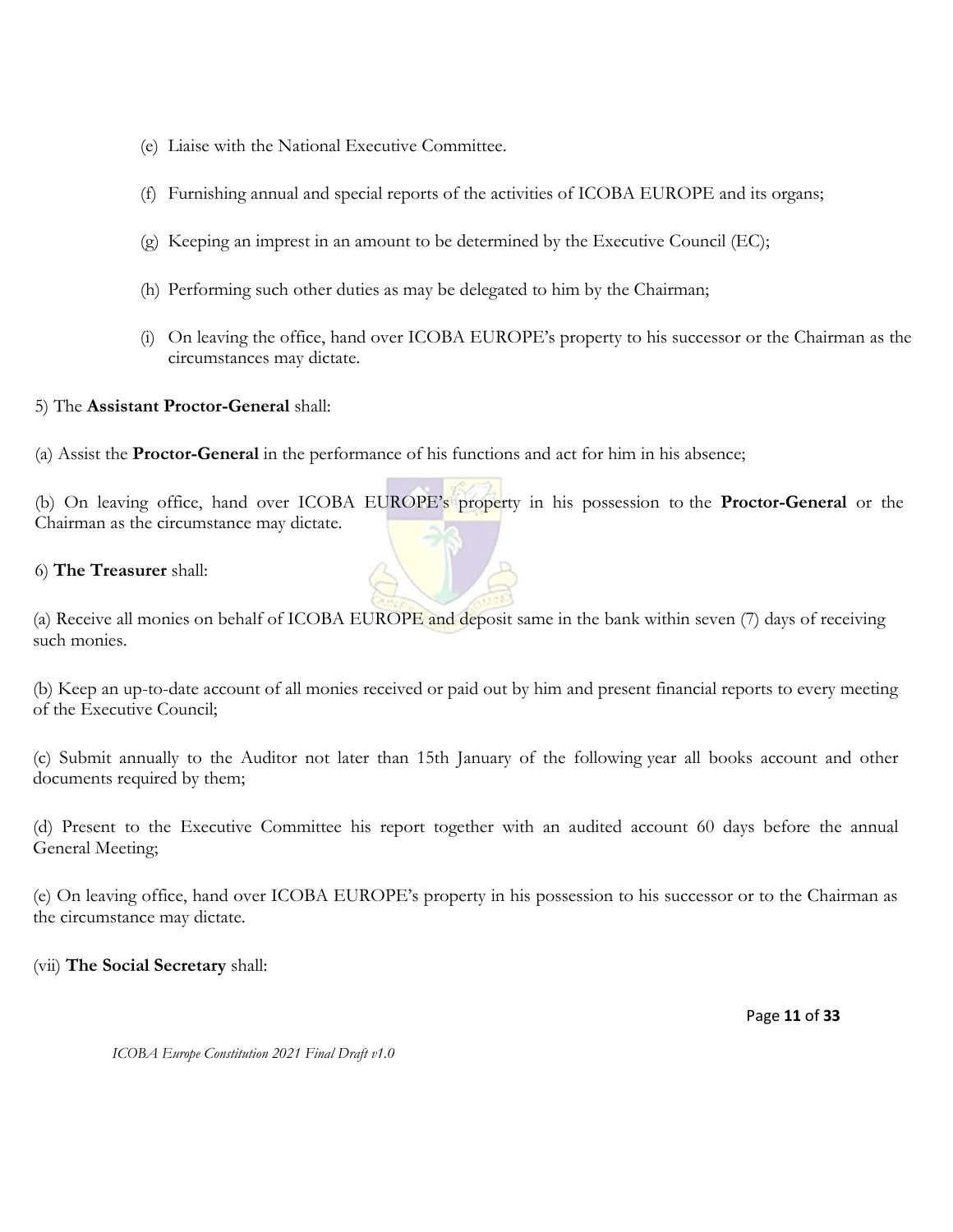(a) Organise all social activities of ICOBA EUROPE;

(b) Execute such activities as contained in Article 11 3) (a) and (b) above under the general or specific direction of the Executive Council or Chairman;

#### 7) **The Welfare Secretary** shall:

(a) Coordinate with the Chaplain(s) the activities for the well-being, health, safety and welfare of members and shall also:

(b) Publicise with the Social Secretary the activities described in Article 11 3) (a) & (b) above and be responsible for promoting the welfare of members.

8) **The Chaplain** shall be the religious minister of ICOBA EUROPE.

# <span id="page-11-0"></span>**ARTICLE 12: EXECUTIVE COMMITTEE (EC)**

- 1) The management of the affairs of ICOBA EUROPE shall be vested in the Executive Committee herein after referred to as (EC) and shall consist of:
	- (a) All Officers;
	- (b) Past Chairmen;
	- (c) Immediate Past Secretary General;

2) EC shall have power to establish Ad hoc Committees and to co-opt members to serve on such Committees.

3) EC may for any purpose that may be considered necessary recommend to a General Meeting that a special levy be imposed on members.

4) EC shall have power to make rules and regulations for the day-today management of ICOBA EUROPE's affairs, provided that such rules and regulations are not inconsistent with this Constitution.

5) The EC's powers of administration shall be subject to subsection,

6) above extend to all matters including the hearing and administration of any grievance or disciplinary matters relating to the conduct of all officers and members of ICOBA EUROPE and the general enforcement of rules and regulations of ICOBA EUROPE in accordance with Schedule One of this Constitution.

Page **12** of **33**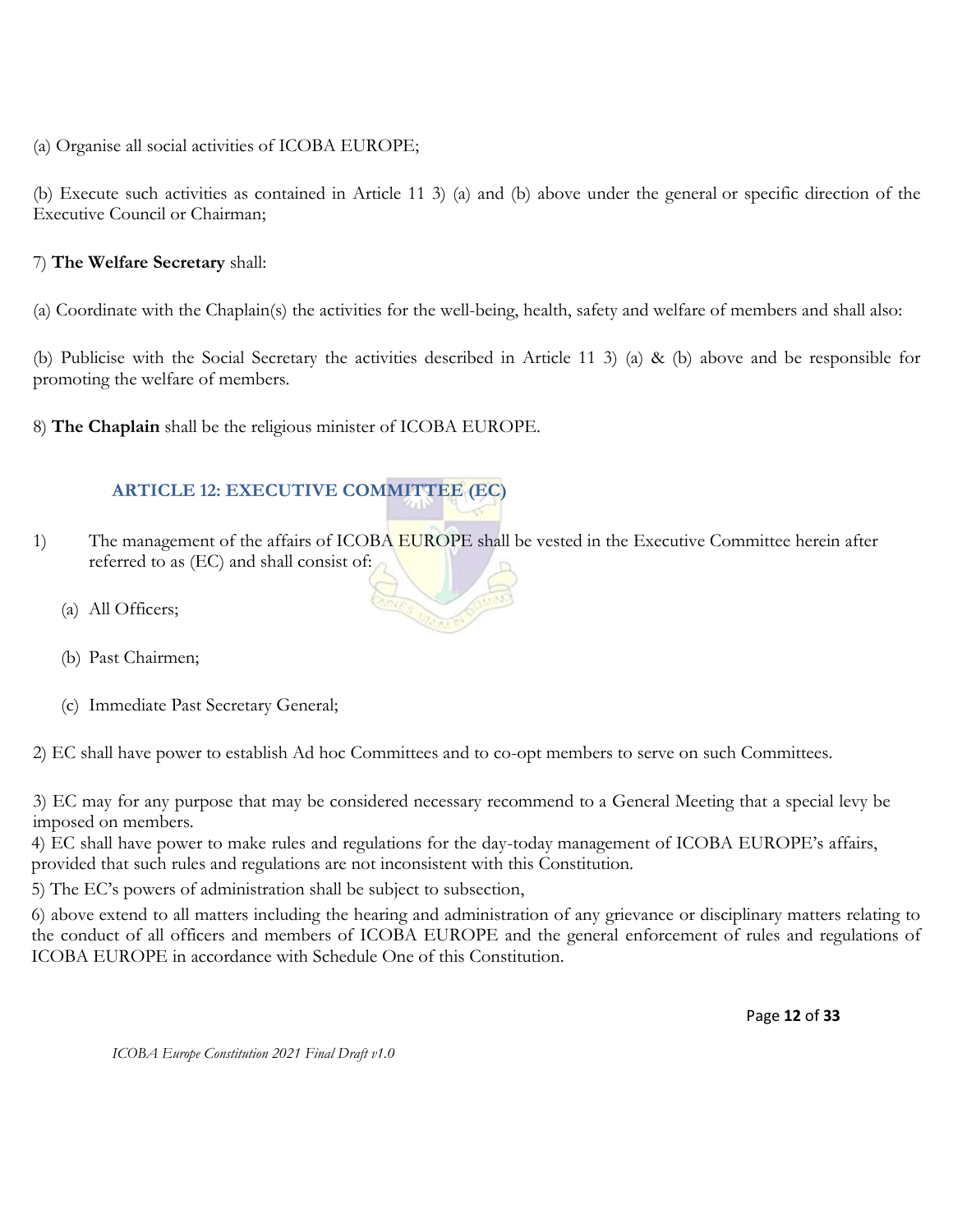7) The EC shall determine appropriate processes to administer grievance and disciplinary matters in accordance with Schedule One of this Constitution.

8) The EC shall have the power to suspend or expel members whose conduct it finds is likely to bring the name of ICOBA EUROPE into disrepute.

## <span id="page-12-0"></span>**ARTICLE 13: FINANCES**

1) The financial year of ICOBA EUROPE shall commence on 1st January and end on 31st December.

 $\alpha_{11}$ 

- 2) ICOBA EUROPE's finances shall include subscription, donations, contributions, special levies, gifts, endowments and revenues from ventures.
- 3) The funds of ICOBA EUROPE shall be lodged with reputable banks to be approved by the Executive Council (EC).
- 4) The Signatories to ICOBA EUROPE's bank accounts shall be:
	- (a) The Chairman
	- (b) The Secretary General
	- (c) The Treasurer Provided that any two (2) signatories one of whom shall be the Treasurer shall be sufficient to operate ICOBA EUROPE's accounts.
	- (d) The signatories in Article 13 a, b and c shall subject to the direction of the EC have the authority and mandate to conduct transactions and operate ICOBA Europe Bank Accounts and related financial business through the designated Banking Online and Electronic facility provided that: any one single transaction and/or series of transactions do not exceed the monetary limits approved by the EC.

5) The authorised signatory shall upon completion of the transaction provide a written report immediately to the EC detailing the reasons, justification and amount of the transaction.

6) The EC shall ensure that the use of the Banking Online and Electronic Facility is regularly monitored, restricted to the authorised signatories and that monetary authorisation levels are established, clearly documented and are adhered to.

7) The EC shall have power to:

- (a) raise loans and/or institute a levy in furtherance of the activities of ICOBA EUROPE subject only to the approval by majority vote of members present and voting at the General Meeting of ICOBA EUROPE.
- (b) receive gifts and donations on behalf of ICOBA EUROPE.

# <span id="page-12-1"></span>**ARTICLE 14: AUDITORS**

- 1) The Annual General Meeting shall appoint Internal Auditors to audit its accounts annually.
- 2) The Auditors shall audit the accounts of ICOBA EUROPE and present a written report thereof to the Annual General Meeting through the Treasurer, and such audit report shall be completed 60 days before the AGM.

Page **13** of **33**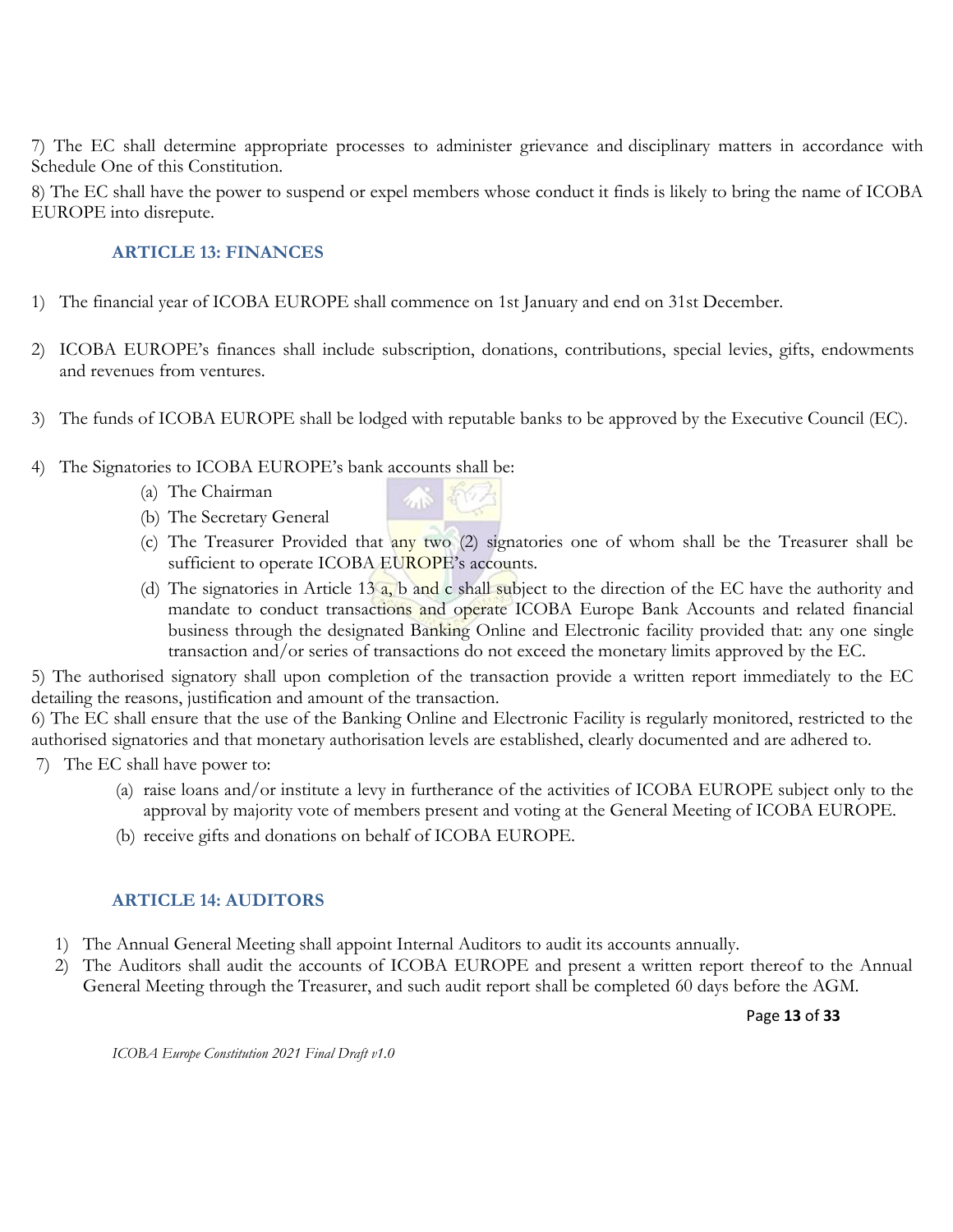## <span id="page-13-0"></span>**ARTICLE 15: PROCEDURE AT ELECTIONS**

- 1) The General Election is to be conducted at intervals of two (2) years and will be held no later than the  $30<sup>th</sup>$ day of November of the year of the election.
- 2) Elective office shall be open to all fully paid-up members of ICOBA EUROPE as of 2 February of the year.
- 3) The "Notice of General Election" will be published on the 1<sup>st</sup> day of October of the election year.
- 4) Candidates shall send "Notice of Intention to Run" (NIR) for any of the elective offices is to be sent to the Director of Organisation, Twenty-One (21) days before the date of the General Election.
- 5) An NIR may include the following candidate details:
	- (a) Full name,
	- (b) School set,
	- (c) School house,
	- (d) Postal address and e. Contact telephone number.
	- (e) It may also include a "Candidate Manifesto" not exceeding 500 words with regards to the office aspired to.
	- (f) Each NIR must be endorsed by at least three other fully paid-up members of ICOBA EUROPE. h. The Director of Organisation shall electronically publish the details outlined in 5) (f) above.
	- (g) The "candidate list" shall be published in the Agenda paper.
	- (h) Election shall be by electronic voting as determined by the Electoral Committee.
	- (i) Election shall be supervised by ICOBA EUROPE Chaplains and two co- opted members selected by the Electoral Committee.
	- (j) The requirements for the office of Chairman shall include a member who whilst not been a member of EC should have served on a committee duly set up by the EC for the advancement or purpose of the business of ICOBA Europe.
- 6) Any disputes in respect of determining residency and other qualifications of a member contesting for office shall be decided by a committee set up by the Electoral Committee.
- 7) The line of succession to the post of Chairman of ICOBA Europe is achieved by promotion of the current Vice-Chairman or any member of EXCO on the recommendation of the EXCO to the Electoral Committee. Provided that the Electoral Committee shall be at liberty to decline a recommendation from the Exco where it determines that the interest of the Association is best served by recourse to the democratic process by staging an Election. The Electoral Committee shall have the discretion to accept or decline the recommendation.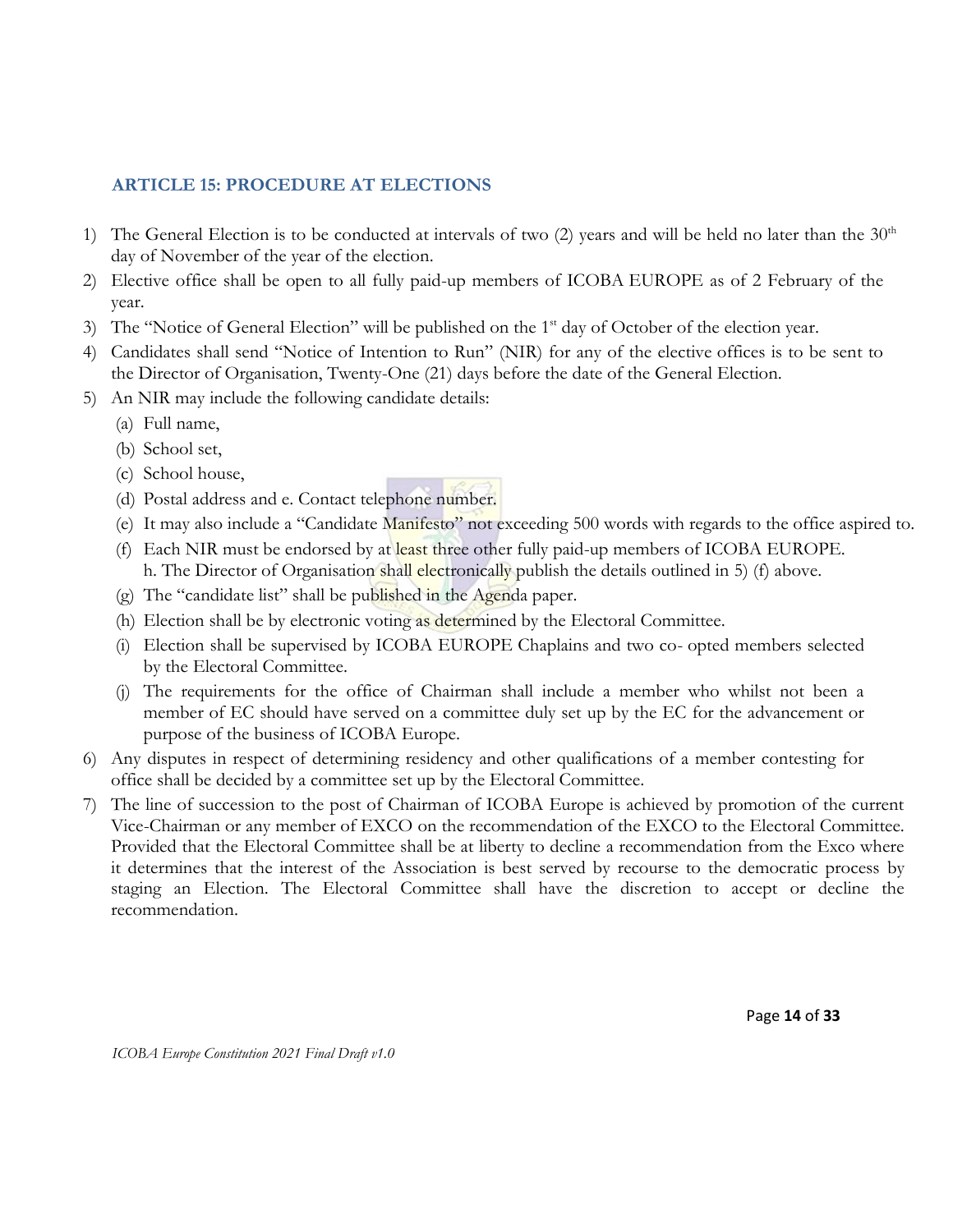# <span id="page-14-0"></span>**ARTICLE 16: TENURE OF OFFICE**

- 1) The tenure of office of an elected member of EC shall be for two (2) years provided that an officer may be reelected but for not more than two (2) consecutive terms for the same office except for the post of the Chairman who shall serve for a maximum of 2 terms.
- 2) The EC shall be at liberty to co-opt a member for a term of office of the current EC. A current elected member of EXCO may remain in office and serve the term of office of the current EC where that position is not filled at the election.'

## <span id="page-14-1"></span>**ARTICLE 17: DECISIONS OF ICOBA EUROPE**

Except as otherwise provided in this Constitution, all decisions of ICOBA EUROPE, Executive Committee, Committee or Sub-committee shall be by a simple majority vote of quorate members present and voting at such a meeting or may also be by electronic voting' and the quorum of Committee of 5 or more shall be two third (2/3) of members of Committee and if the members are less than 5 a quorum shall be formed if the Chairman of the Committee is present.  $2.13$ 

## <span id="page-14-2"></span>**ARTICLE 18: ANNUAL GENERAL MEETING**

- 1) The Annual General Meeting (hereinafter referred to as AGM) of ICOBA EUROPE which shall be held during the month of May except in unforeseen circumstances, on a date to be fixed by the Executive Committee.
- 2) For every Annual General Meeting the Secretary General shall give members not less than forty-five (45) days' notice.
- 3) The quorum for the A.G.M shall be twelve (12) members consisting of the Chairman or the Vice Chairman, Proctor - General or Assistant Proctor - General and ten (10) other members, including at least eight (8) who are not members of EC.
- 4) The Annual General Meeting shall:
	- (a) Receive and discuss reports from the Chairman, Proctor General and Treasurer.
	- (b) Debate and pass resolutions on any policy matters affecting ICOBA EUROPE and/or the College;
	- (c) Receive and consider reports from the Class Sets/Groups.
	- (d) Do any such other business as the constitution enjoins or permits;
	- (e) Elect members of EC;
	- (f) Appoint Auditors.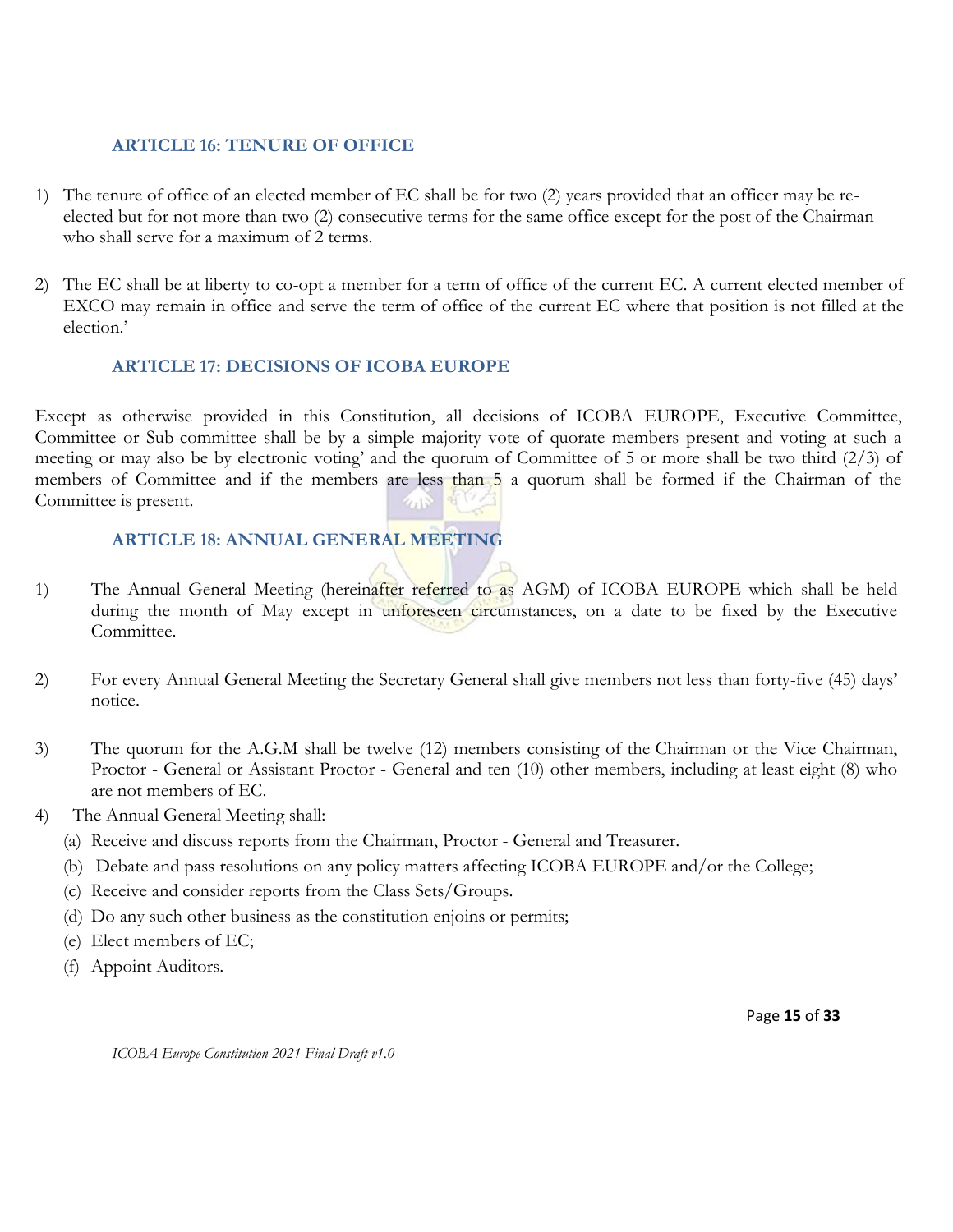# <span id="page-15-0"></span>**ARTICLE 19: CODE OF CONDUCT**

- 1) All members must comply with all decisions reached at duly constituted meetings of ICOBA Europe.
- 2) All members of ICOBA EUROPE are expected to uphold the moral and noble ideals of the College and ICOBA EUROPE, and refrain from bringing the name of the College and ICOBA Europe into disrepute. ICOBA Europe is committed to the Seven Principles of Public Life (Nolan Principles outlined in Schedule Three) n making the lives of its members and their families better. Igbobians in Europe are the backbone of ICOBA Europe and our values in giving back, extolling the virtues of self-denial and caring for others drive our mission, supporting the Communities Igbobians in Europe live and work through mentorship, service and partnership. This is what makes ICOBA Europe a special Association.

## <span id="page-15-1"></span>**ARTICLE 20: SPECIAL CLAUSE**

- 1) The Income And Property Of ICOBA EUROPE from wheresoever derived shall be applied solely towards the promotion of the objects of ICOBA EUROPE as set forth in this Rules and Regulations/Constitution and no portion thereof shall be paid or transferred directly or indirectly by way of dividend, bonus, or otherwise however by way of profit, to the members of ICOBA EUROPE.
- 2) PROVIDED that nothing therein shall prevent the payment, in good faith, or reasonable and proper remuneration to an officer or servant of ICOBA EUROPE but so that no member of the Executive Council or Governing Body shall be appointed to any salaried office of ICOBA EUROPE by fees, and that no remuneration or other benefits in money or monies shall be given by ICOBA EUROPE to any member of such Council or Governing Body except in repayment of out-of-pocket expenses or reasonable and proper rent premises demised, or let to ICOBA EUROPE provided that the provision last aforesaid shall not apply to any payment by any Company to a member of ICOBA EUROPE in which such member shall not hold more than one-hundred (1/100) part of the capital, and such members shall not be bound to account for any share of profits he may receive in respect of any such payment.
- 3) NO Addition, Alteration or Amendment shall be made to or in the RULES AND REGULATIONS/CONSTITUTION for the time being in force, unless the same has been previously submitted to and approved by the Executive Committee or by a resolution of a meeting of ICOBA Europe and if so required by the competent authority in England and Wales for the registration of charitable organisations if the Association is a registered charity.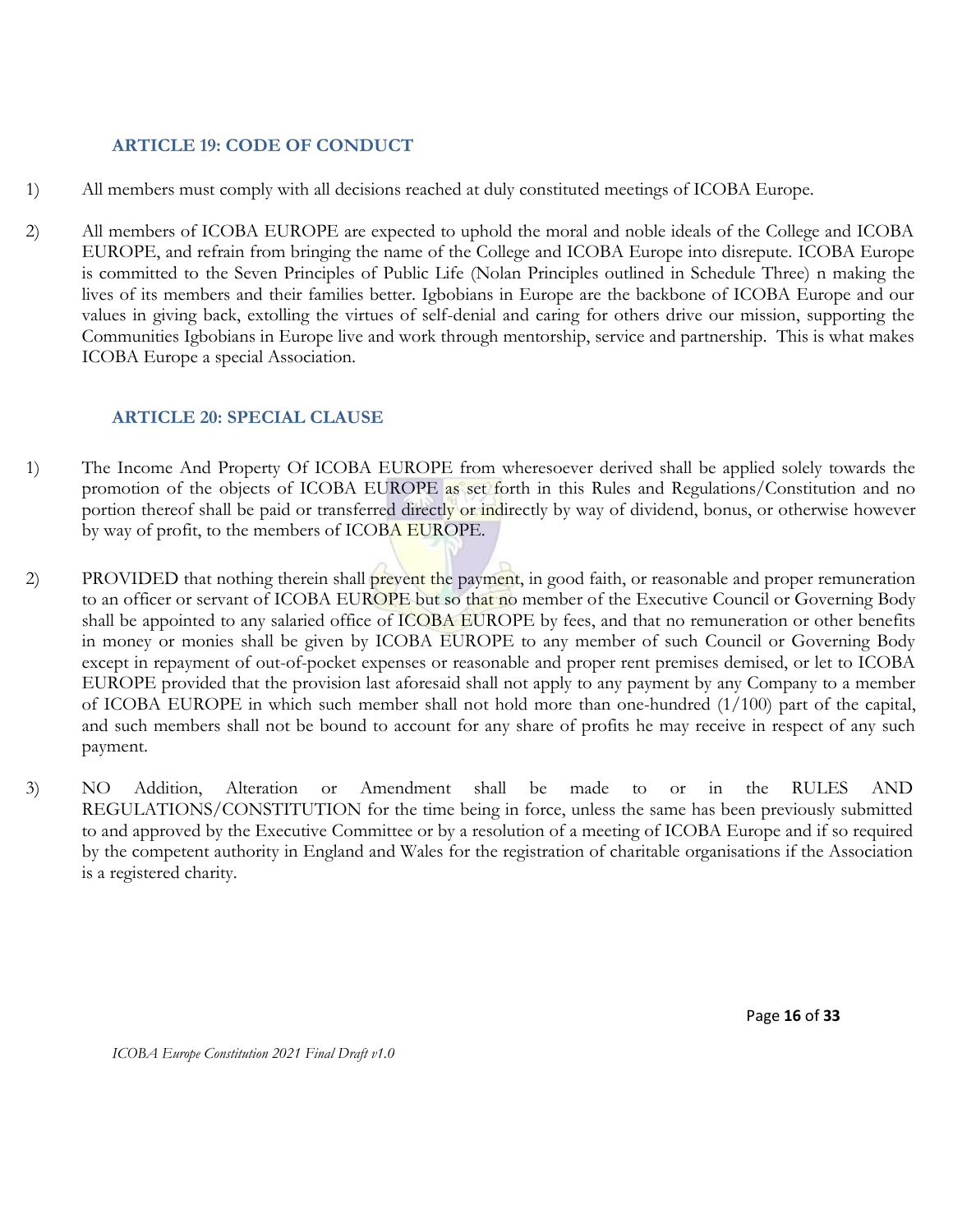# <span id="page-16-0"></span>**ARTICLE 21: DISSOLUTION**

- 1) If the members resolve to dissolve the Association, the EC will remain in office as Caretaker EC and be responsible for winding up the affairs of the Association in accordance with this clause.
- 2) The Caretaker EC must collect in all the assets of the Caretaker EC and must pay or make provision for all the liabilities of the Association.
- 3) The Caretaker EC must apply any remaining property or money:
	- (a) directly for the objectives of the Association;
	- (b) by transfer to Igbobi College
- 3) The members may pass a resolution before or at the same time as the resolution to dissolve the Association specifying the manner in which the Caretaker EC are to apply the remaining property or assets of the Association and the Caretaker EC must comply with the resolution if it is consistent with paragraphs (a) and (b) inclusive in sub-clause (3) above.
- 4) The following additional provisions shall apply if the Association is a registered Charity:
	- (a) In no circumstances shall the net assets of the charity be paid to or distributed among the members of the charity (except to a member that is itself a charity).
	- (b) The trustees must notify the Commission promptly that the charity has been dissolved. If the trustees are obliged to send the charity's accounts to the Commission for the accounting period which ended before its dissolution, they must send the Commission the charity's final accounts.
	- (c) The members may pass a resolution before or at the same time as the resolution to dissolve the Association specifying the manner in which the Caretaker EC are to apply the remaining property or assets of the Association and the Caretaker EC must comply with the resolution if it is consistent with paragraphs (a) and (b) inclusive in sub-clause (3) above.

## <span id="page-16-1"></span>**ARTICLE 22: AMENDMENT**

The constitution may be amended in whole or in part but any such alteration, addition or amendment must be by a resolution passed by at least a two-third (2/3) majority of the members of ICOBA EUROPE present and voting at any General Meeting of ICOBA EUROPE PROVIDED that no amendment requiring statutory approval shall have effect without the consent of the appropriate authority.

## <span id="page-16-2"></span>**ARTICLE 22: INTERPRETATION**

In this constitution, unless the context otherwise requires, the expression: (i) "ICOBA EUROPE" means IGBOBI COLLEGE OLD BOYS' ASSOCIATION EUROPE,

(ii) "Chairman" means Chairman, ICOBA EUROPE,

Page **17** of **33**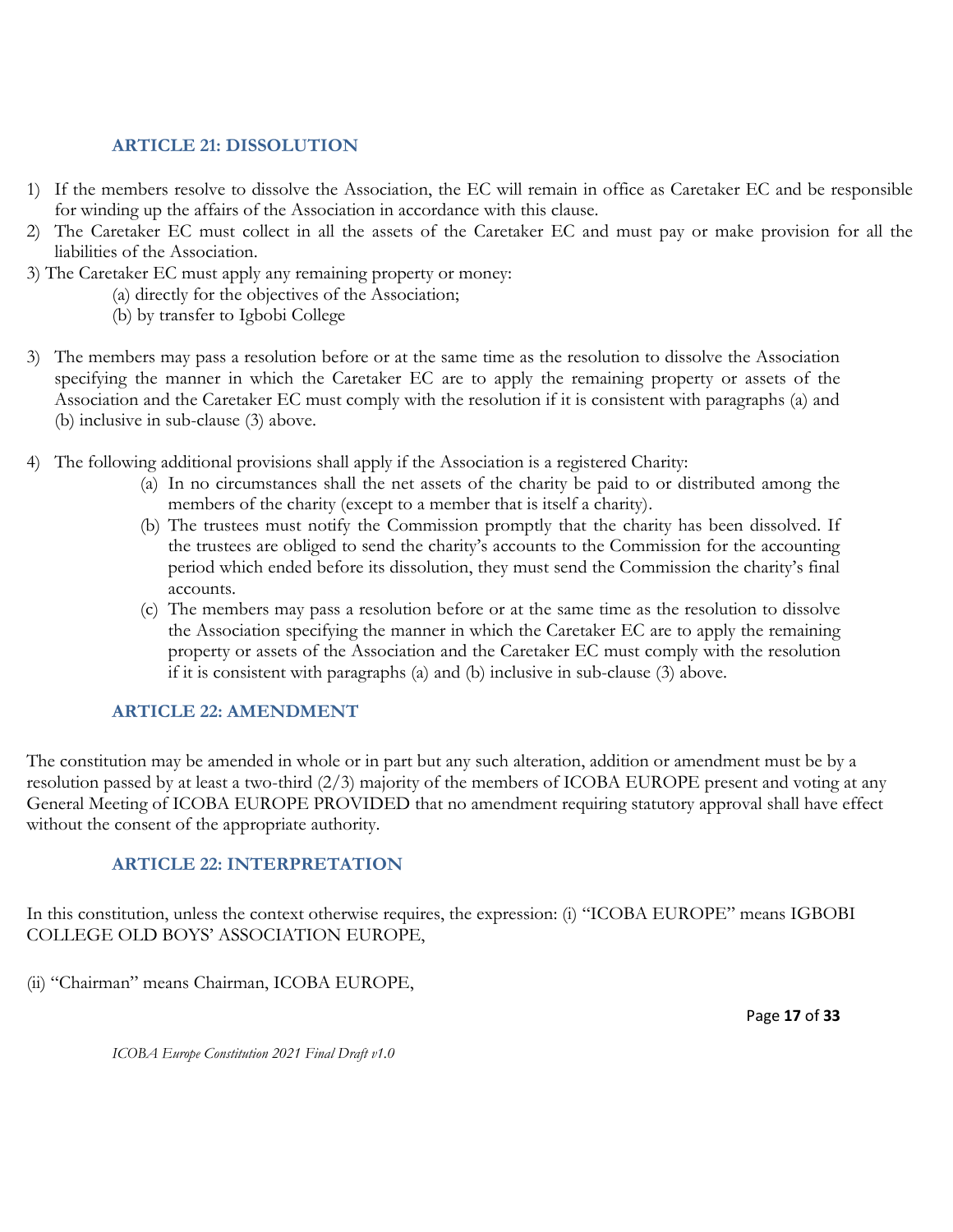- (iii) "Proctor-General" means Proctor-General, ICOBA EUROPE,
- (iv) "Executive Committee" (EC) means Executive Council.

#### <span id="page-17-0"></span>**ARTICLE 23: COMMENCEMENT**

THIS CONSTITUTION was adopted at Annual General Meeting (AGM) held on Saturday, 22 May 2021 **and deemed to have come into effect on 22 May 2021.**

Dr. Deji Okubadejo Mr. Seye Oyediran

Alchinge



Page **18** of **33**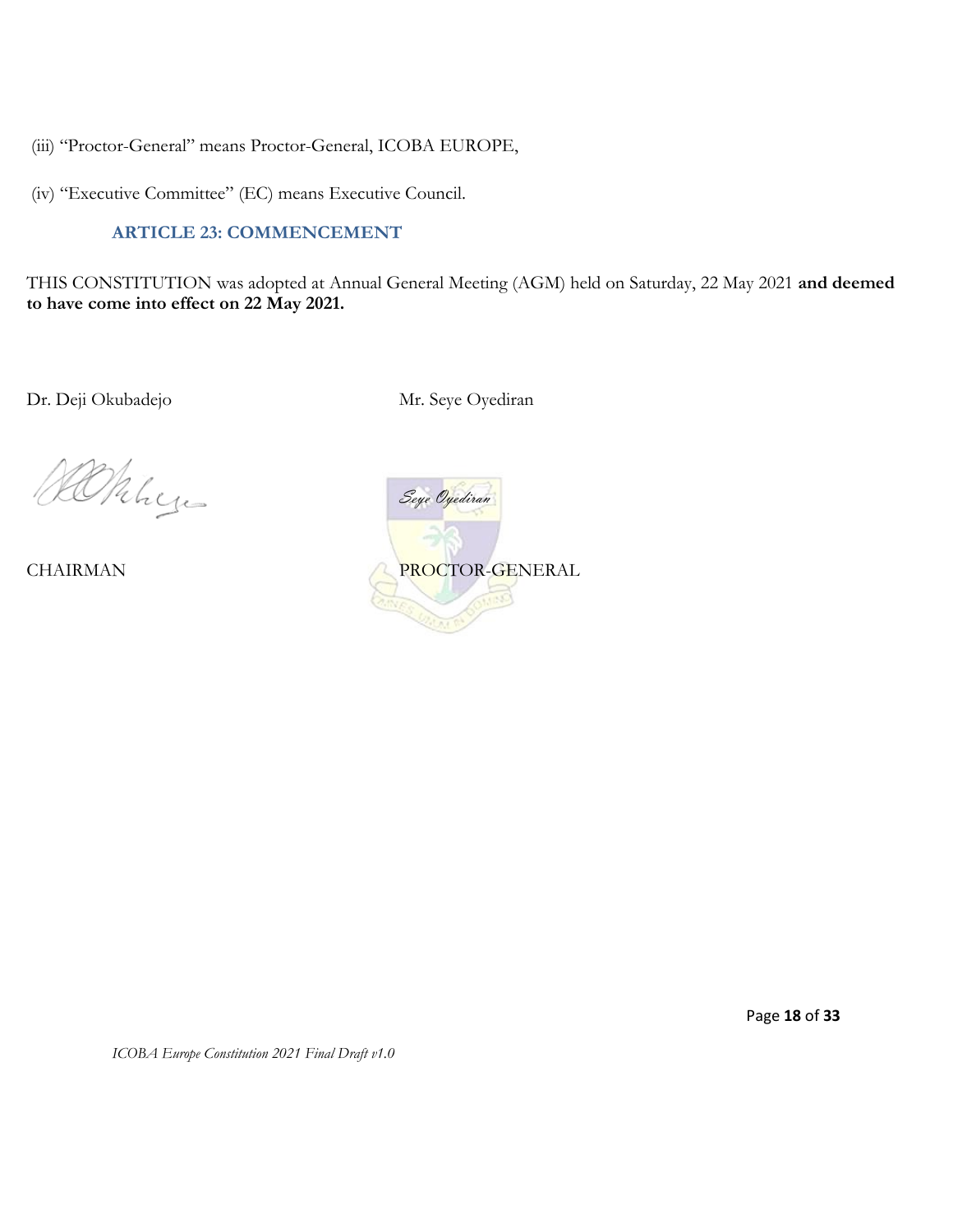#### <span id="page-18-0"></span>**IGBOBI COLLEGE SCHOOL SONG**

- *1.* Teach me thy best, that all the world may know, What it is, to have come from thee. Teach me that I, into the world may go, Struggling ever for thy fame Igbobi. *Give me a torch which shall shine And pour on all afar and near its radiance divine, Let hill and vale these tidings bear Wherever there's an Igbobian There also is a noble Nigerian*
- 2. Teach me that I the word of God mighty to save, Everyone from lure of sin and sty. Teach me that I may grow up kind and brave, Self-denying for the poor and needy. *Refrain: Give me a torch …*
- 3. Give me such knowledge necessary for bliss, As will make my life's career jewel. Not only subjects called humanities, But those called the sciences must join in. *Refrain: Give me a torch …*
- 4. Teach me those habits of a gentleman, As will make me clean and quick and clear. Teach me to play my part well in a plan, And in sports to win or loose with fair cheer. *Refrain: Give me a torch …*
- 5. So shall it be that, having learnt thy best, I shall proudly claim to have come from thee, And when from thee into the word I've pressed, I will struggle for thy fame, Igbobi. *Refrain: Give me a torch …*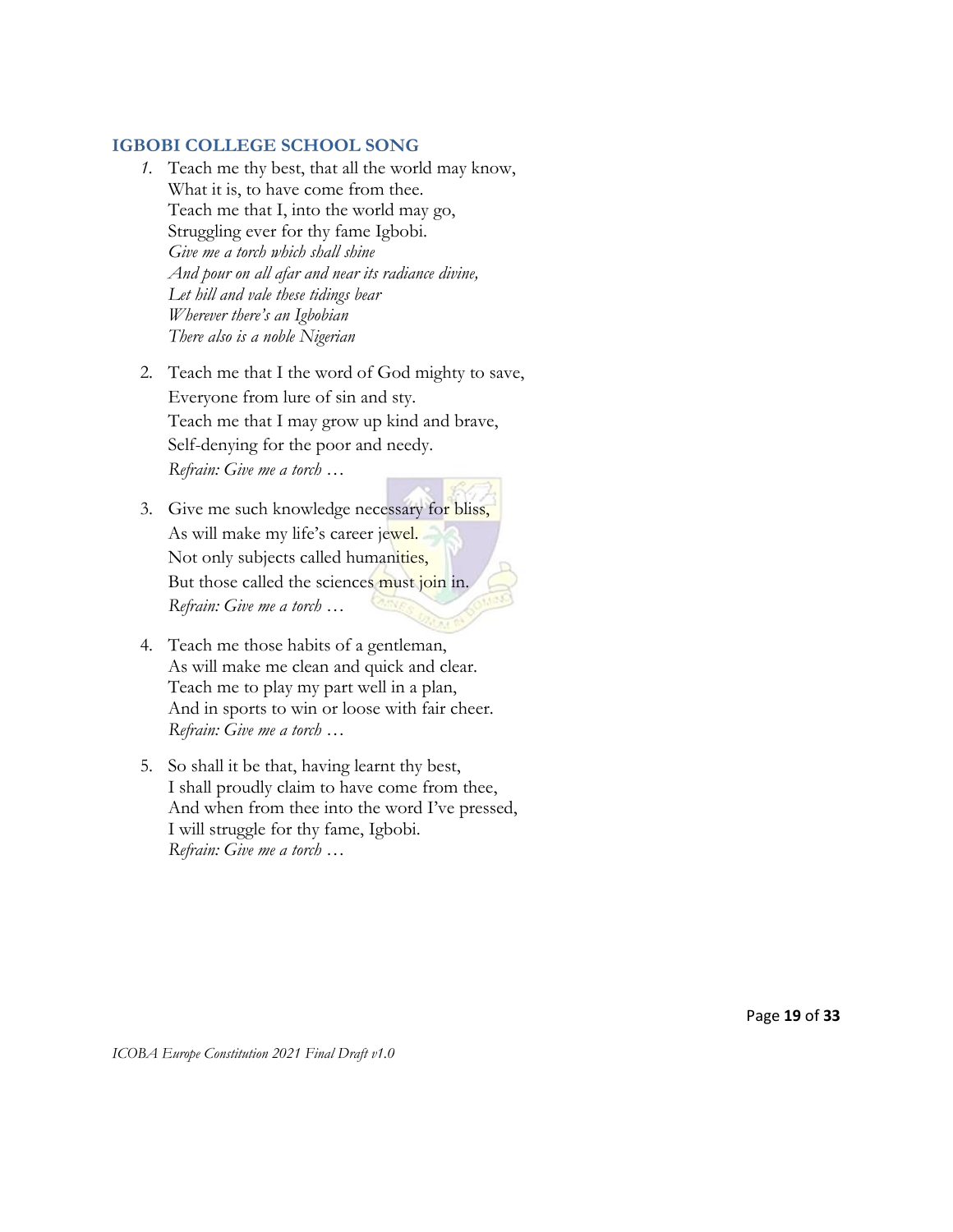# <span id="page-19-0"></span>**Schedule One (Article 12) ICOBA Europe Guidance on Complaints and Disciplinary Procedure**

#### **Introduction**

ICOBA Europe is the representative body of Old Igbobians resident in Europe.

This Guidance explains the ICOBA Europe complaints and disciplinary procedure. It outlines ICOBA Europe internal complaints and disciplinary procedure and for Old Igbobians to understand the complaints and disciplinary process.

#### **ICOBA Code of Conduct**

Members of ICOBA Europe are bound by the Association's Code of Conduct contained in the Constitution and other provisions of the Constitution. The Constitution is regularly reviewed to ensure it meets the ethos, values of the Association and the latest changes in legislation which impact on the Association.

Members who breach the Code of Conduct will be subject to disciplinary action.

## **Constitution of ICOBA Europe**

ICOBA Europe is obliged under the provisions of its Constitution to investigate complaints made against members for any violations of the provisions of the Constitution. The Constitution provides the authority for a Disciplinary Committee to investigate complaints against members and, if it is found that they have breached the Code and Constitution, to take appropriate action.

ICOBA Europe disciplinary process are underpinned by the principles of natural justice and fundamental rights namely:

- 1. the right to a fair hearing
- 2. the right of reply
- 3. no bias or conflicts of interest (or appearance of such)

#### **Governance**

ICOBA Europe Executive Committee (EXCO) is the Association's governing body that ensures the integrity of the disciplinary process. ICOBA Europe EXCO delegates the investigation of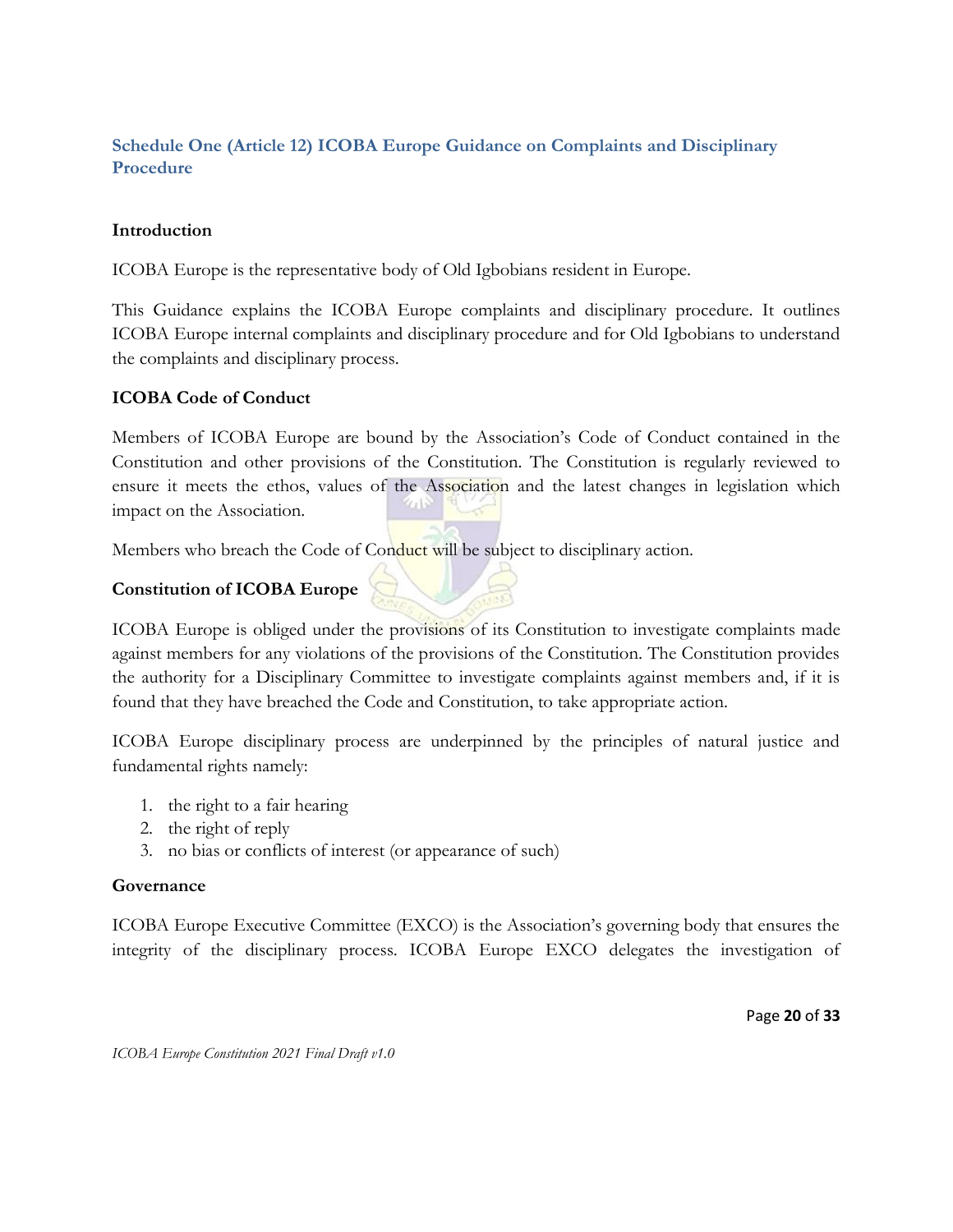complaints and the recommendation of appropriate sanctions to its Disciplinary Committee but is responsible for endorsing sanctions and authorising their implementation.

ICOBA Europe EXCO mandate to the Disciplinary Committee is to investigate and report on its behalf and the Association and the Disciplinary Committee eventual recommendation to the ICOBA Europe EXCO shall be given due consideration for a formal ratification. ICOBA Europe EXCO may not rescind the Disciplinary Committee unless it decides that the process the Disciplinary Committee is not in the interests of justice.

There is provision for either the complainant to appeal against the decision, but once the appeal has been heard and a decision has been made, that decision is final.

## **Disciplinary Committee**

The Disciplinary Committee is Committee appointed by EXCO and is so constituted on an ad-hoc basis by a decision of ICOBA Europe EXCO. Membership of the Committee is determined by the ICOBA Europe EXCO for the duration of its assignment or its terms of reference as determined by ICOBA Europe EXCO.

The Disciplinary Committee consists of 3 members: a Chairman, 1 Chaplain and 1 other member nominated by the Association, of whom at least one will have legal and similar professional expertise, and a lay member. The ICOBA Europe EXCO Secretariat save for where there is a conflict provides support to the Committee but does not participate.

# **Making a Complaint**

Any complaint about the conduct of a member should be made in writing and submitted in the first instance to the ICOBA Europe EXCO Secretariat. The complaint should set out the details of the alleged breach of the Code and include any supporting documentary evidence.

The Disciplinary Committee cannot investigate a complaint if:

- 1. The person concerned is not, or is no longer, a member of ICOBA Europe
- 2. The complaint is not in writing (notification by telephone can be accepted but must be followed up by email or postal communication)
	- a. The complaint is anonymous unless there are factors which allow for there to be a compelling reason to have an investigation

If the matter is the subject of court proceedings, we would normally await the outcome of the proceedings before referring the case to the Disciplinary Committee.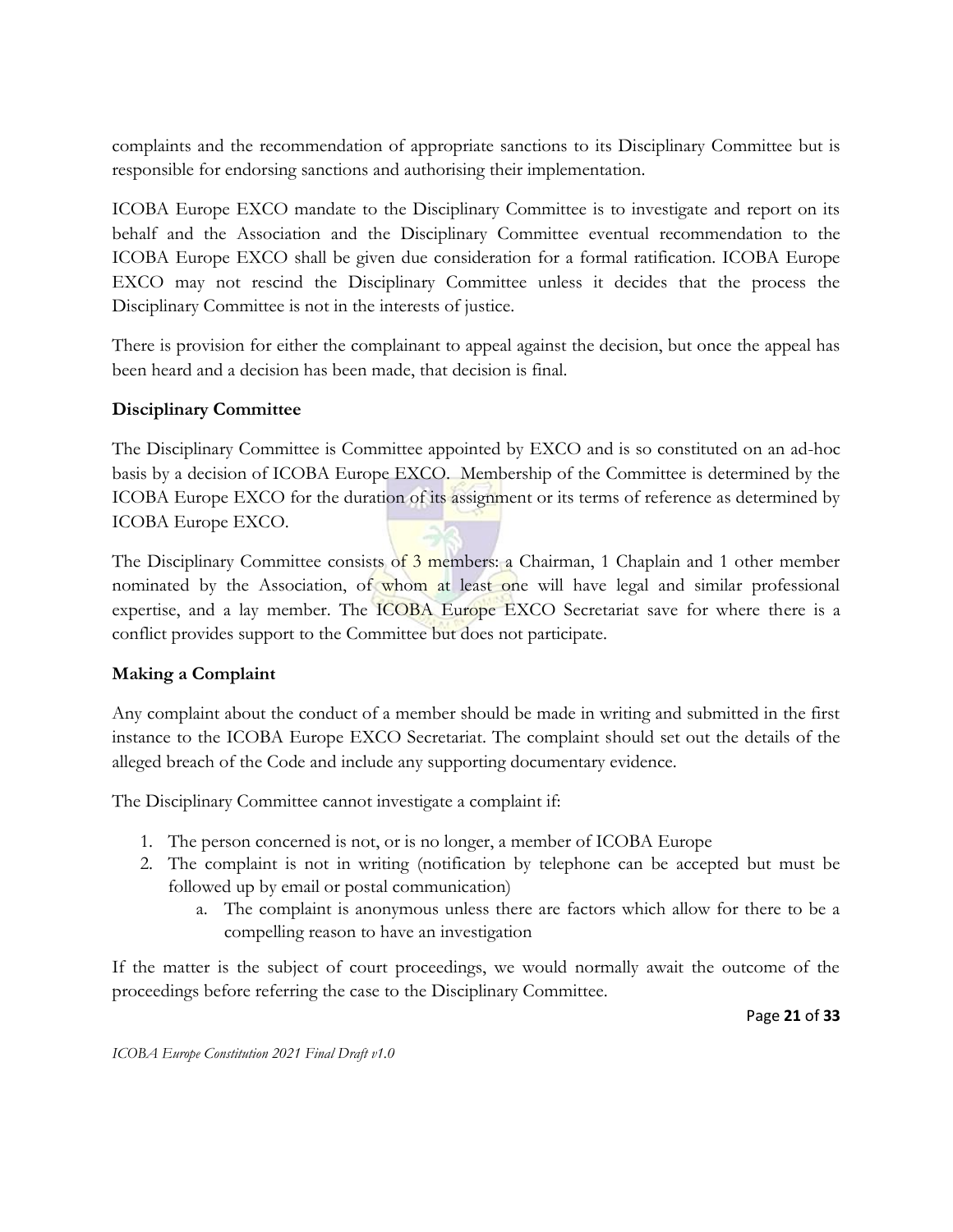## **The Stages of the Disciplinary Process**

Stage 1 – Initial Assessment

When a complaint is received, it is assessed by an initial review panel which consists of the Chairman of the Disciplinary Committee, the Chairman and the Proctor-General. The Panel shall ascertain whether the complaint is admissible and whether:

a) the person named in the complaint is a current member of the Association

b) the complaint is in writing

c) the complainant is identified

d) the complaint relates to a breach of one or more principles of the Code of Conduct and the Constitution.

Once the grounds above are satisfied, a copy of the complaint and any supporting documentation is sent to the Disciplinary Committee appointed by the ICOBA Europe EXCO, and an acknowledgement is sent to the complainant. The initial review panel does not give an opinion on whether or not there is a case to answer. A copy of the complaint and any supporting documentation is sent to the member asking for their comments in writing, and the process is explained to them.

Whilst the Association cannot compel the member to co-operate, members have a duty to comply with requests for information within the time limits set. Should a member fail to respond, the Disciplinary Committee will proceed with the case and reach a judgement based on the evidence to hand.

## **Stage 2 - Investigation**

The case file will be sent to the members of the Disciplinary Committee to consider independently and a meeting will be arranged to discuss the evidence and agree one of the following options:

- 1. that based on the information presented there is no case to be answered and the file can be closed;
- 2. that there appears to be a case to answer but additional information or evidence is required before a decision can be made;
- 3. that based on the information presented there is a case to answer and a formal hearing should be held.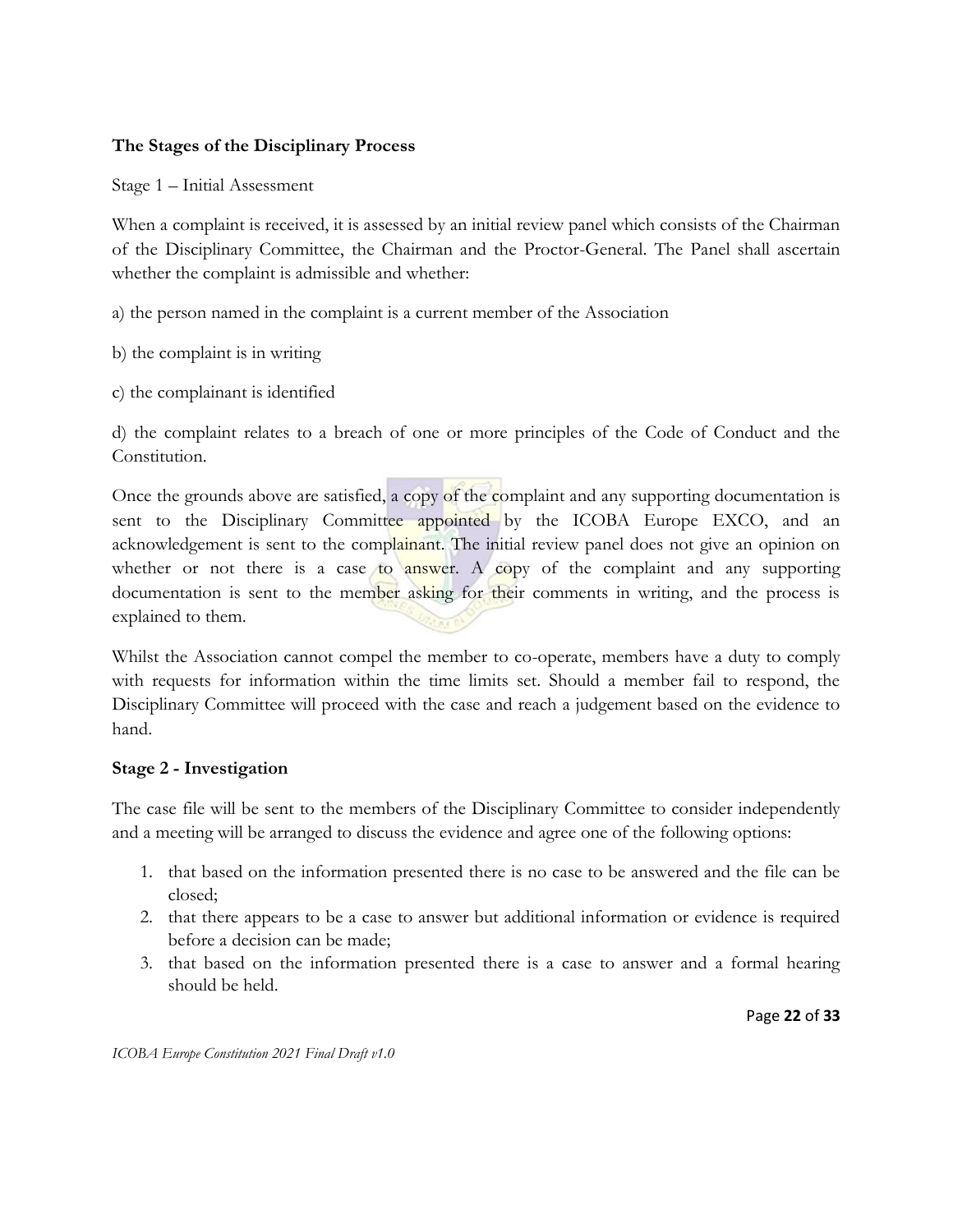If the Disciplinary Committee decides that there is a case to answer, it will set a date and venue for the hearing and instruct the ICOBA Europe EXCO Secretariat to inform the complainant. The complainant must be given at least 21 days' notice in writing. ICOBA Europe EXCO Secretariat will also notify the complainant who may attend the hearing to present their case in person, but they will be interviewed by the Disciplinary Committee separately.

The Disciplinary Committee may ask the complainant, the member, or any other interested party for further information or clarification of any of the points of evidence prior to the hearing. Copies of all the documents which the committee is going to consider will be sent to the member prior to the hearing.

## **Stage 3 – Hearing**

The member may attend the hearing in person, submit evidence in writing or be represented by another member If the member chooses neither to attend nor to send a representative, then the Disciplinary Committee will consider the written evidence and reach a decision on that basis.

If the member or his/her representative attends, he or she will be invited to present the member's response to the allegations. The Disciplinary Committee may ask questions and will then consider its decision in private.

ICOBA Europe EXCO Secretariat attends the hearing to take a record of the proceedings and advise on procedural matters but does not take part in the decision-making.

The Chairman may adjourn the meeting if the committee decides that additional information or clarification of a particular point is required and reconvene it at a later date. Once the decision has been made, the

Chairman prepares and signs a formal minute of the meeting, recording the decision and the rationale. A copy of the formal minute is sent to the member and to the complainant as soon as possible after the hearing, but within 21 days at the latest.

## **Stage 4 - Sanction**

The Disciplinary Committee will select what it considers to be the most appropriate sanction, which should be proportionate to the seriousness of the breach of the Code of Conduct. The options are:

The Committee will normally put its recommended sanction (its 'direction') to the next scheduled meeting of the ICOBA Europe EXCO. However, if the complaint is very serious and the

Page **23** of **33**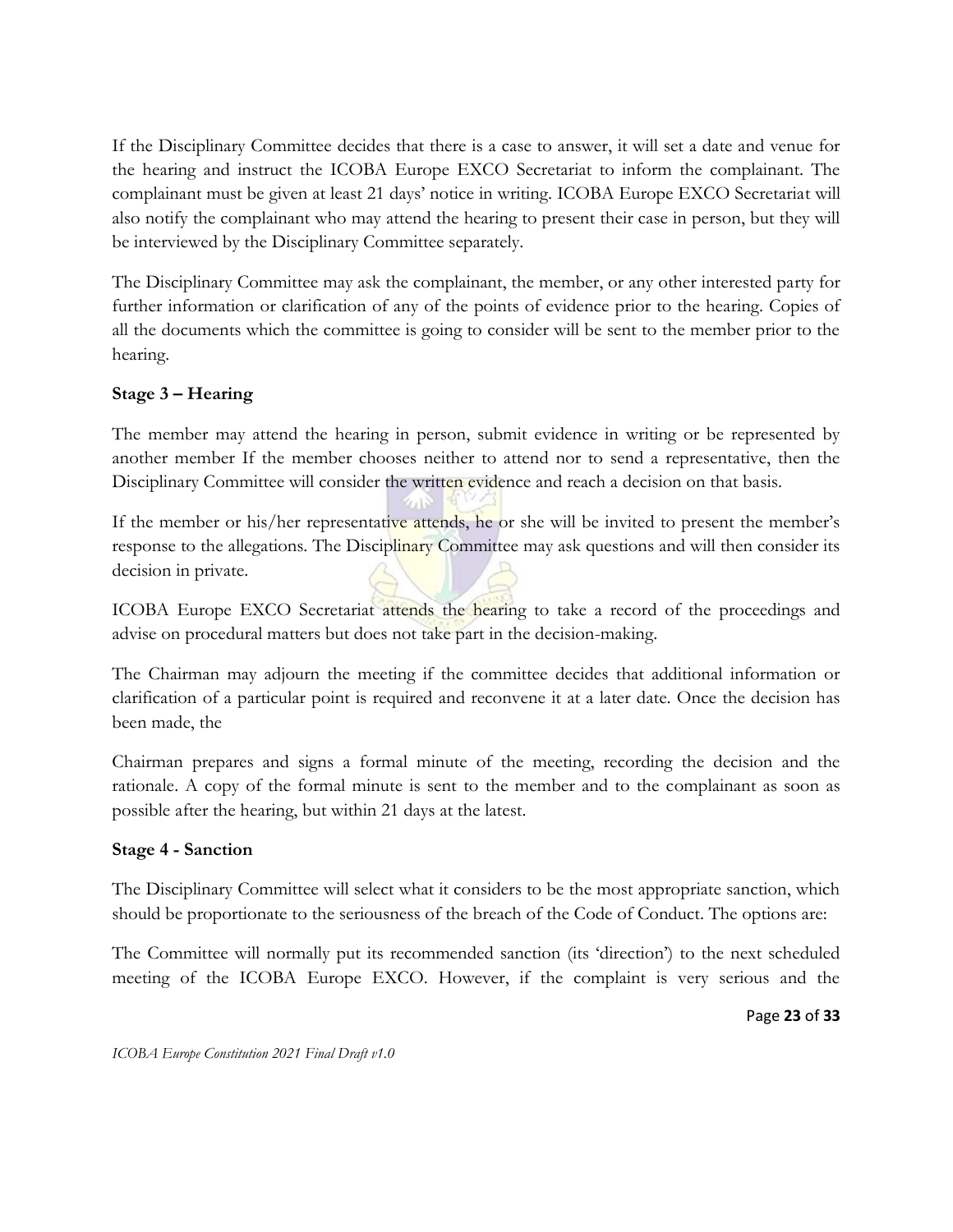Committee's decision is to expel the member, then ICOBA Europe EXCO may ratify the decision at an extra ordinary AGM convened for this purpose.

The member has the right to attend and address the extra ordinary AGM or send another member to speak on his or her behalf, or send a written submission, and the ICOBA Europe EXCO must consider any such representation before formally approving (or rejecting) the committee's direction. The member must therefore be provided with the date, time and venue for the ICOBA Europe EXCO meeting as soon as possible after the hearing. The member may put his or her case to the ICOBA Europe EXCO but may not take any further part in the proceedings. The complainant may also address the ICOBA Europe EXCO, but separately from the member.

The ICOBA Europe EXCO then votes on the recommended sanction; the decision must be approved by a two thirds majority vote of the Association.

The ICOBA Europe EXCO's decision must be communicated to both the member and the complainant in writing within 7 days of the meeting.

## **The Legal Position**

A disciplinary hearing is not a court of law and there is no requirement for the allegations to be proven 'beyond all reasonable doubt'. The Disciplinary Committee's role is to take due account of all the evidence available and to make a judgement on the facts of the case on a 'balance of probabilities', based on that evidence.

ICOBA Europe EXCO is not a statutory body and there is requirement for legal representatives who are not members to be present. However, the ICOBA Europe EXCO must ensure that all procedures are followed correctly and that all relevant legislation, such as the Data Protection Act, is adhered to.

- 1. expulsion from membership (lifetime) or
- 2. suspension from membership with conditions imposed for reinstatement or
- 3. a written reprimand with conditions imposed for continuation of membership or
- 4. no sanction imposed

ICOBA Europe disciplinary process is governed by simple rules of adjudication and there is no requirement to provide evidence for any formal legal proceedings associated with the case. However, both the member and complainant should be aware that any documents produced as part of the disciplinary process are likely to be "discoverable" if subsequent court proceedings occur. The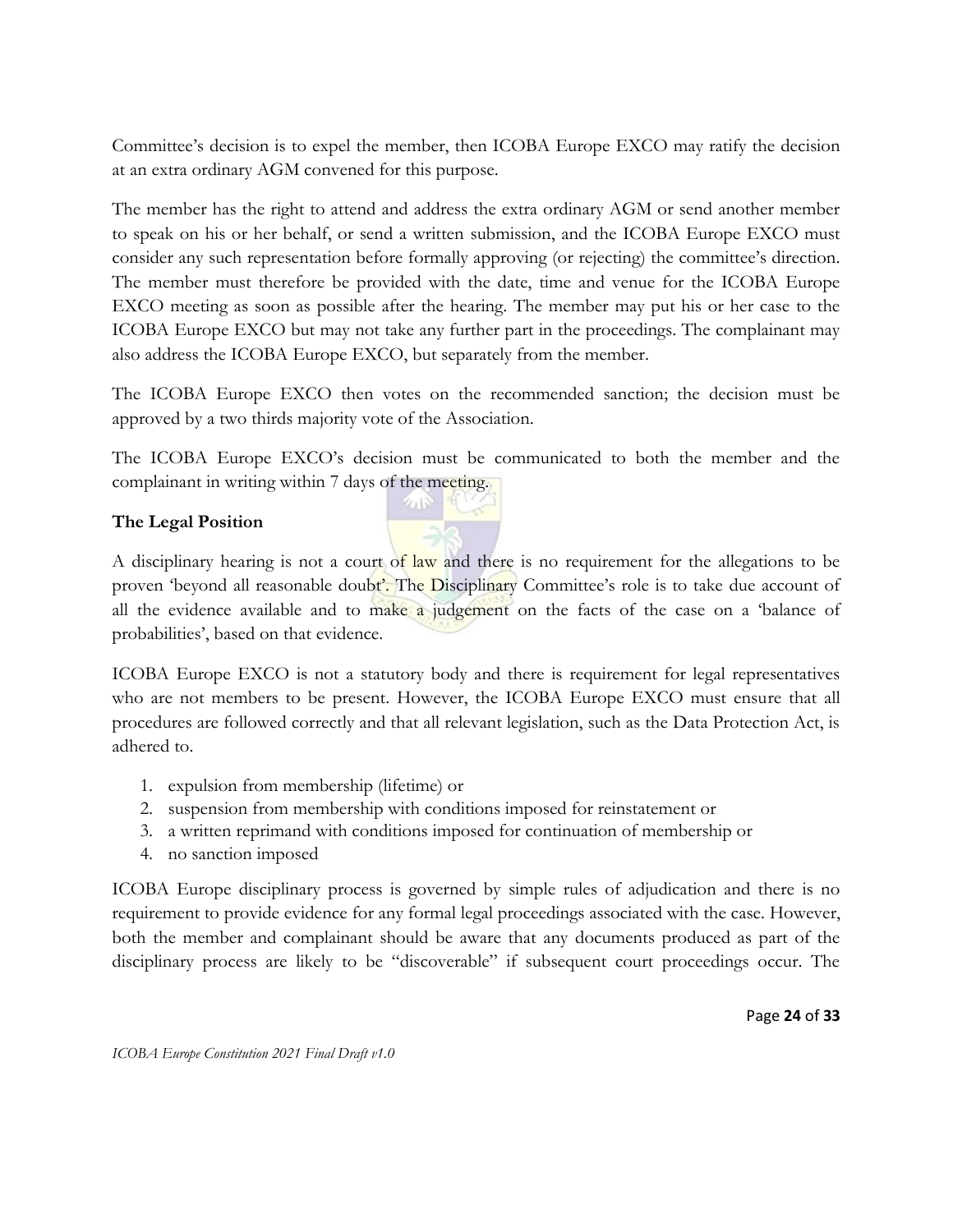Disciplinary Committee will not normally consider a complaint until any ongoing legal proceedings have been concluded.

## **Stage 5 - Appeal**

If both parties accept the Committee's decision, the sanction will be applied, and a note made on the member's record. If either party wishes to appeal the decision, they must do so within 21 days of the communication of the decision.

Appeals are heard by a separate, independent committee, the Ethics Review Panel appointed by the ICOBA Europe EXCO.

An appeal should be in writing, setting out the basis for the challenge. While the appeal is pending, the Committee's decision will remain in effect unless and until an appeal is successful.

There are only two grounds on which an appeal against a Disciplinary Committee decision might be successful:  $215$ 

1. due process was not followed

2. new information has come to light that was not available to the Disciplinary Committee at the time it took its decision (such as mitigating circumstances)

The Ethics Review Panel will review the case file and determine whether or not there were any process errors or omissions. It will not comment on the appropriateness of the sanction unless it can be shown that the Committee did not take all the available evidence into account.

The Ethics Review Panel's decision on whether to uphold or amend the sanction will be communicated to both parties and to the ICOBA Europe EXCO. The Panel's decision is final and there can be no further appeal.

#### **Stage 6 – Final decision**

Whether or not there has been an appeal, if it is decided that it is in the public interest, the outcome of the hearing may be published. Expulsions from membership will always be reported.

The member details will also be removed from the Association's records.

#### **Enquiries**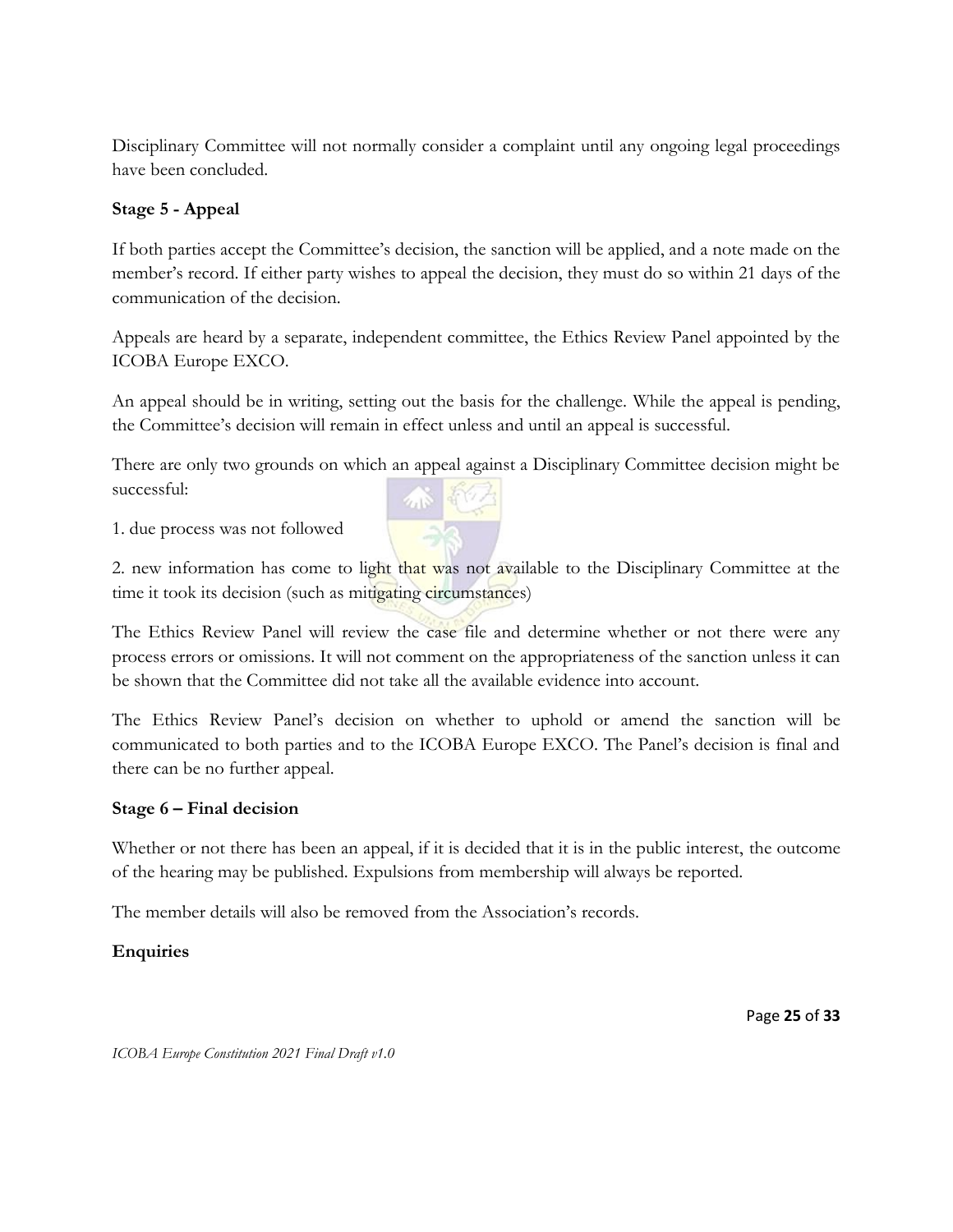If you would like more information about ICOBA Europe Complaints procedure, or you wish to lodge a complaint, please contact the ICOBA Europe Secretariat.



The Stages of the Disciplinary Process

<span id="page-25-0"></span>As the data controller of your personal data, Igbobi College Old Boys Association Europe Branch (ICOBA Europe Branch) is subject to the *General Data Protection Regulation* (GDPR)<sup>1</sup>, effective from the date it is adopted.

This GDPR policy outlines how ICOBA Europe Branch (also referred to as "we", "us" or "our") collects, uses and shares your personal data. It also explains your rights regarding the personal data we hold. The privacy notice relates to our processing of personal data of members and prospective members of ICOBA Europe Branch (also referred to as "you" or "your") primarily for the administration of membership records.

l

<sup>&</sup>lt;sup>1</sup> The *General Data Protection Regulation 2016/679* is a regulation in EU law on data protection and privacy in the European Union and the European Economic Area commonly known as the GDPR is incorporated in UK law as *The Data Protection Act 2018* and *pari materia* in Nigeria with the *Nigerian Data Protection Regulation 2019* pursuant to section 32 of the *National Information Technology Development Agency Act 2007*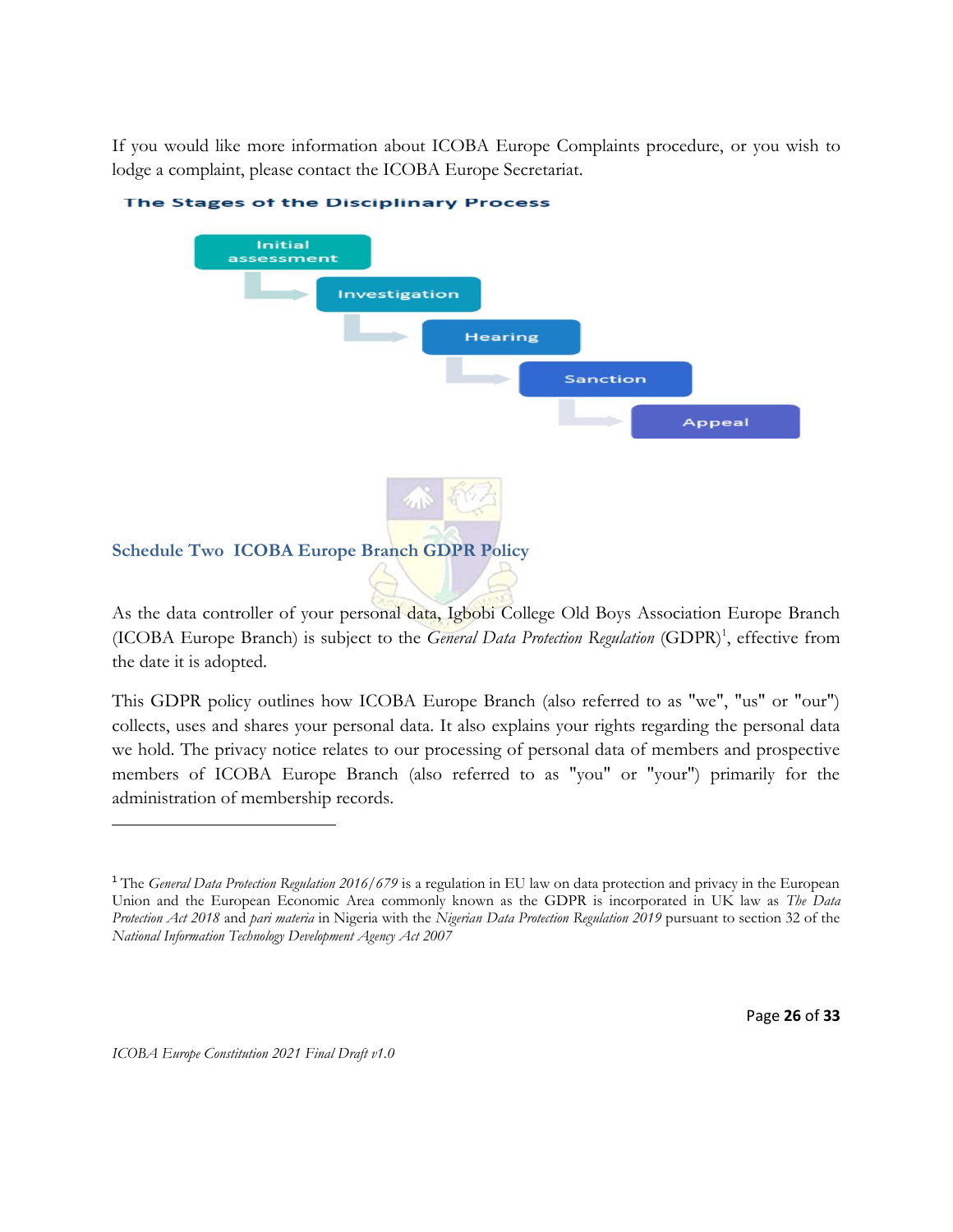Having an awareness of ICOBA Europe Branch means we are able to keep in touch with you and keep you updated about developments. It also allows us to provide services (e.g. support and fund raising programmes) and identify ways that you can support the Igbobi College ("the College"), ICOBA Europe Branch and other ICOBA Entities (includes ICOBA International, other ICOBA global Branches, Sets, Chapters & ICOBA International).

#### *What personal data ICOBA Europe Branch collects, we may collect details such as:*

- your name, email address, telephone number, mobile number, (and other contact details if known) as well as other details such as date of birth, postal address, residency status, nationality, your house when you attended the College, your profession or occupation, years you attended the College and details of subjects you have undertaken in the College, details of your interactions and contacts with us, membership of clubs and societies at the College, your attendance at College and ICOBA Entities events as well as ICOBA Entities partners events, information about benefits and services we provide to you including those set out in ICOBA Europe Branch Constitution, information and related governance documents as approved by the Executive Committee.
- Any personal information about disabilities and dietary requirements to help us accommodate you at events.
- details relating to your education at the College us (e.g. courses you have undertaken and those completed, dates of study, leaving dates, grade achieved)
- details about your interactions with us including: membership of alumni groups, clubs and societies, your attendance at University events as well as partner events, other contact with us or our partners, information about any benefits and services we provide to you, including those set out on our social media outlets, your relationships with other ICOBA Entities or supporters of ICOBA Europe Branch or the College.

#### *How we collect your personal data*

There are numerous ways in which we may collect your personal data.

These include:

- when you register as a member or indeed stated expressly of your intention in writing (or confirmed in writing) to become a member via our Secretary any member of the executive committee or existing member.
- when you communicate with us through social media, via email or telephone, or in person, e.g. when making an enquiry or requesting details to be registered as a member.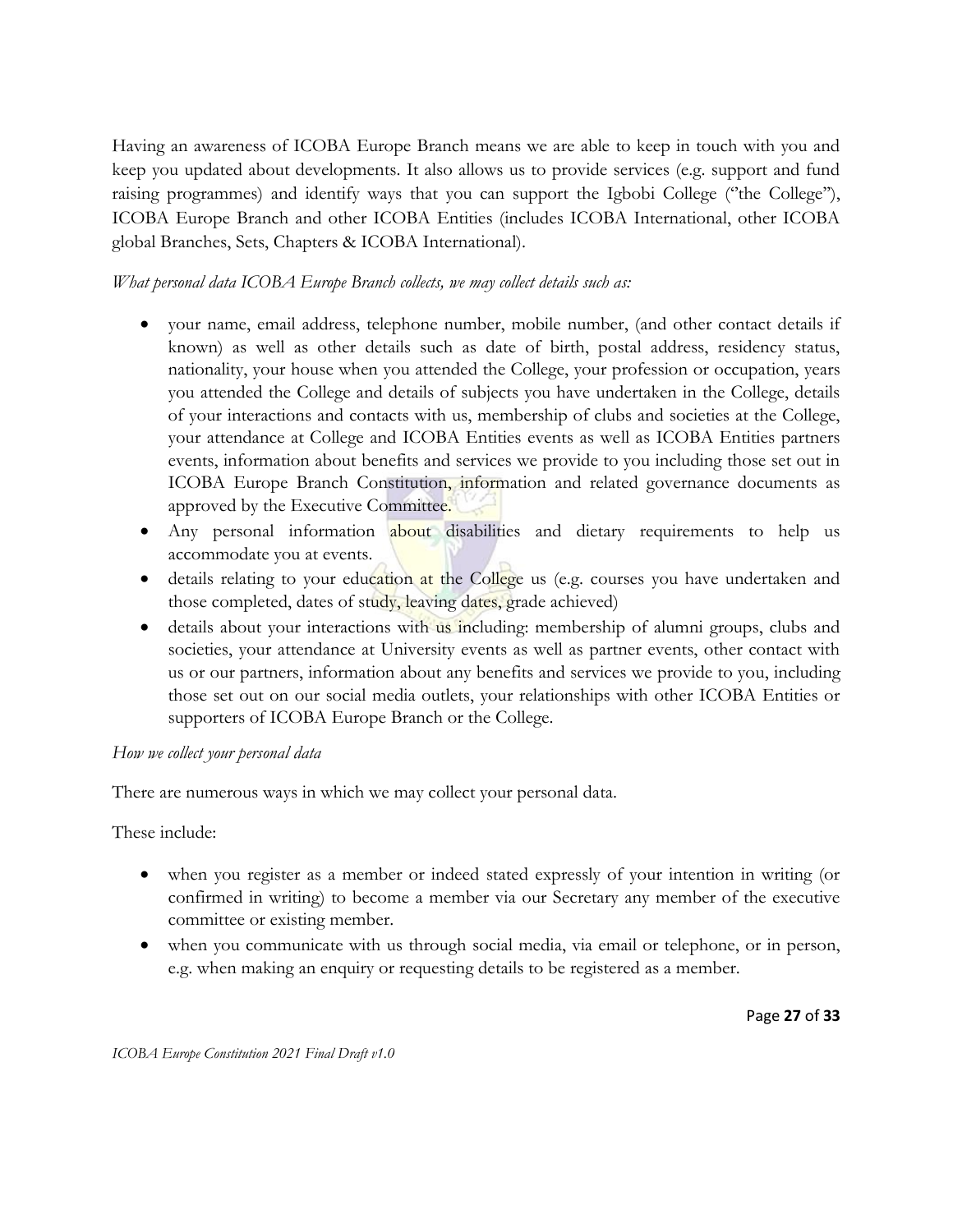- We store any data you may have provided throughout the duration of your membership or any point after you cease to be a member.
- financial information relating to you, including: your donation history to the ICOBA Europe, ICOBA Entities and the College, your ability and willingness to make donations, information on your career and life achievements, details on your areas of interest and extracurricular activities.
- We also use targeted internet searches and may search public websites and records available in the public domain (either directly or using search engines) to obtain and maintain the accuracy of the data listed above (e.g. LinkedIn or other open source career websites to check business or employment details).

#### *How we use your information*

We may use your personal data for a number of reasons such as:

- Fundraising in support of the objectives of ICOBA Europe
- Administration of membership records
- **e** establishing or maintaining membership of or support for ICOBA Europe Branch and
- providing or administering activities for individuals who are either members of ICOBA Europe
- we may use your personal data to send you information about ICOBA Europe, ICOBA Entities and Igbobi College details about upcoming events, reminders about important deadlines, e.g. membership dues periods and other relevant services
- $\bullet$  events for example, to ensure we accommodate your requirements (e.g. those relating to a disability or dietary needs)
- to assess your application and create your record (once you have applied to us)
- internal record keeping for example, the management of any enquiry, feedback or complaint you may have made

If your personal information has been provided by another person (e.g. via by the Secretary, member of the Executive Committee or another member) we will send you a one off notification by email or social media directly to you to make you aware of our privacy policy.

## *How we share your information with others (our partners)*

 We may share some of your personal data with ICOBA Entities and the College. This will only be for the purposes referred to in this privacy notice and will be subject to your express consent. This may include disclosing limited personal data to employees, agents and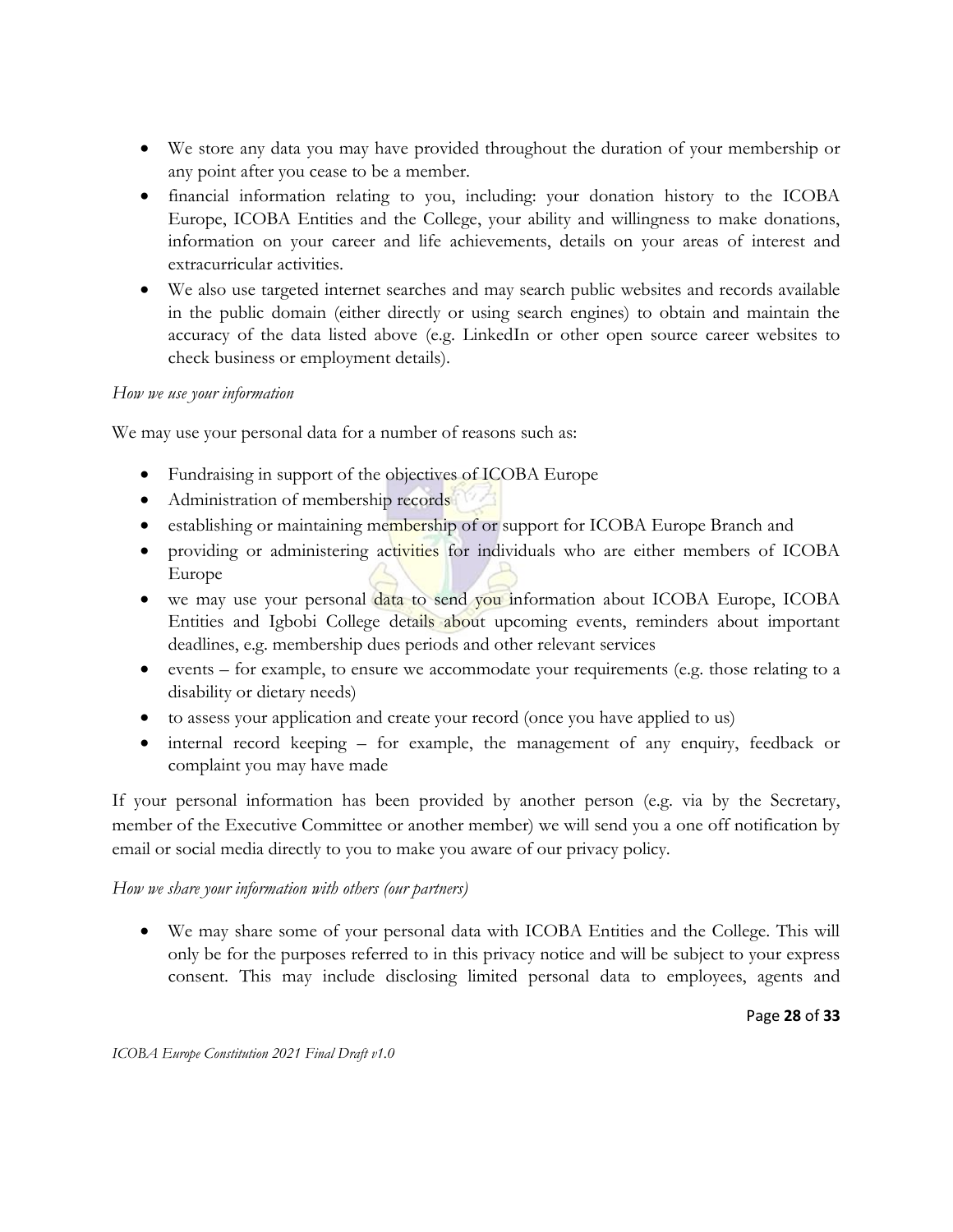contractors of the named ICOBA Entities and College where there is a legitimate reason to do so, including:

- external marketing agencies print suppliers or fulfilment houses engaged solely to work with ICOBA Entities or the College to send you the relevant marketing communications.
- third parties who provide us with essential software that is used to store and process your personal data. ICOBA Europe will only transfer personal data to the receiving organisation who have provided they have adequate safeguards as required by the data protection and privacy laws applicable where the said parties are based.
- internal and external auditors appointed by ICOBA Europe.
- government departments or agencies where we have a statutory obligation to provide information (Charity Commission and other competent government authorities).
- third parties solely for conducting surveys for the purposes of gaining feedback about our marketing or events.

## *Changes to your personal data*

It is important that you tell us promptly about any changes to the information we hold about you, including your contact details. You will be able to do this by contacting the Secretary or any member of the executive committee.

## *How long your information is kept for*

We do not retain your personal data for longer than is required in order to provide you with relevant information or services unless you request us to do otherwise. We may retain some information indefinitely for archive purposes and to support your lifelong relationship with ICOBA Entities and the College.

Should you choose to stop receiving any communications directly, ICOBA Europe is obliged to opt you out within 28 days.

#### *Your rights*

The *General Data Protection Regulation* gives you the rights outlined below:

- to obtain access to, and copies of, the personal data that we hold about you.
- to require that we stop processing your personal data on your request.
- to require that we do not send you marketing communications.
- to require ICOBA Europe to make corrections to the personal data that we hold about you, if this is incorrect.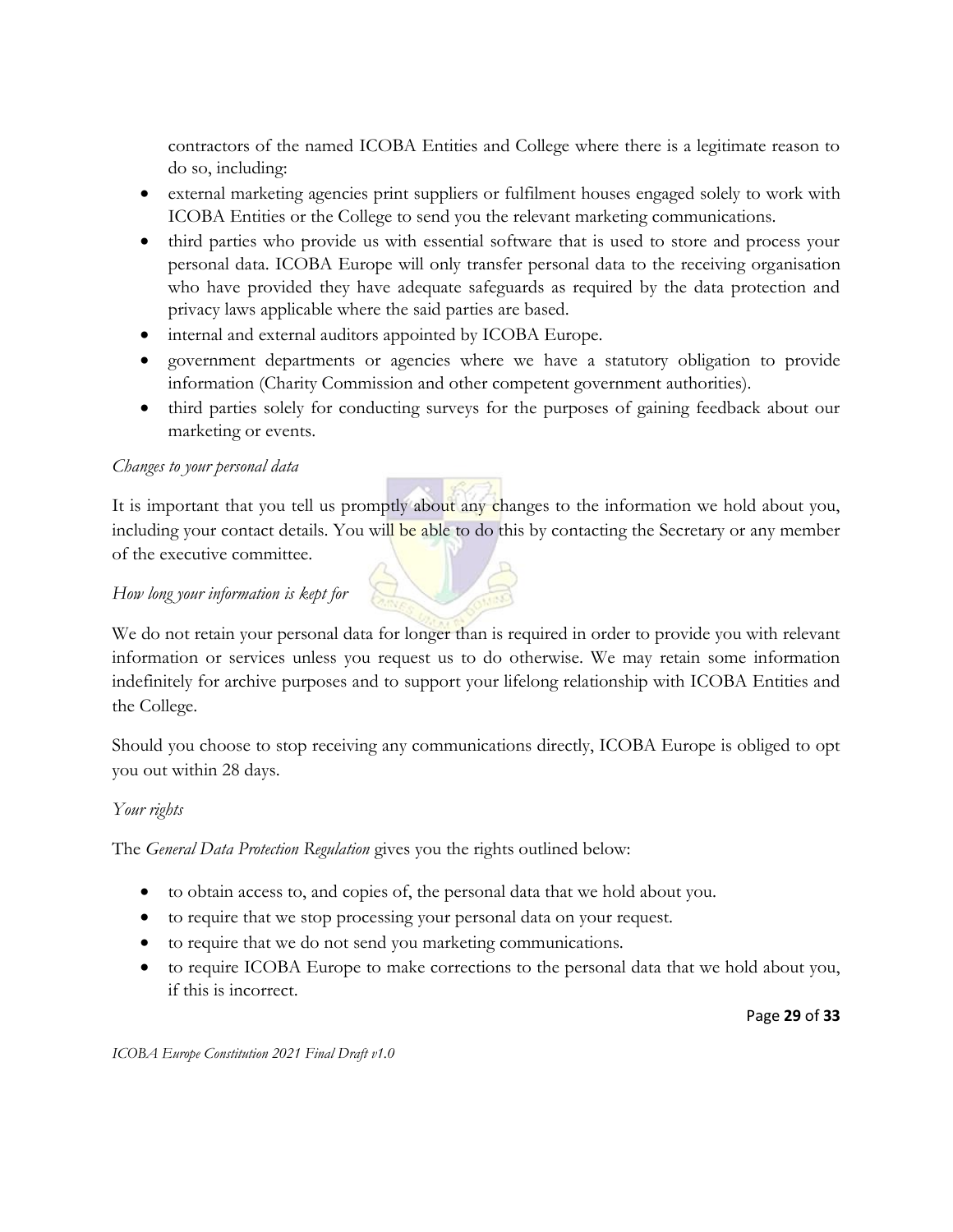- to require that we erase your personal data.
- to require that we restrict our data processing activities (and, where our processing is based on your consent, you may withdraw that consent, without affecting the lawfulness of our processing based on consent before its withdrawal).
- to receive from ICOBA Europe, other ICOBA Entities and the College the personal data we hold about you, which you have provided to us, in a reasonable and intelligible format, including for the purpose of you transmitting that personal data to another data controller.
- to object, on grounds relating to your particular situation, to any of our particular processing activities where you feel this has a disproportionate impact on your rights.

Please note that the above rights are not absolute, and we may be entitled to refuse requests where exceptions apply.

If you have given your consent and you wish to withdraw it, please contact in writing the ICOBA Europe Provost-General or any Executive Committee member. Please note that where our processing of your personal data relies on your consent and where you then withdraw that consent, we may not be able to provide all or some aspects of our services to you and/or it may affect the provision of those services.

This GDPR Policy is set to be clear and concise as possible – it does not provide exhaustive detail of all aspects of ICOBA Europe collection and use of personal data.

We may update this GDPR policy to reflect changes to our information practices. If we make any material changes, we will notify you through the channels that you have opted into or via a general notice to all members.

## *Contact us*

The legal basis for holding and utilising your personal data for the purposes set out in this privacy policy is that it is necessary for the pursuit of our legitimate interests.

If you would like to opt out of our communications, please contact the Provost-General of ICOBA Europe or a member of the Executive Committee stating which channels (email, phone, text) you would like to opt out of.

If you would like to know more about how we process your personal information or have any questions, please contact the Data Protection Officer (the Provost-General ICOBA Europe) using the following details: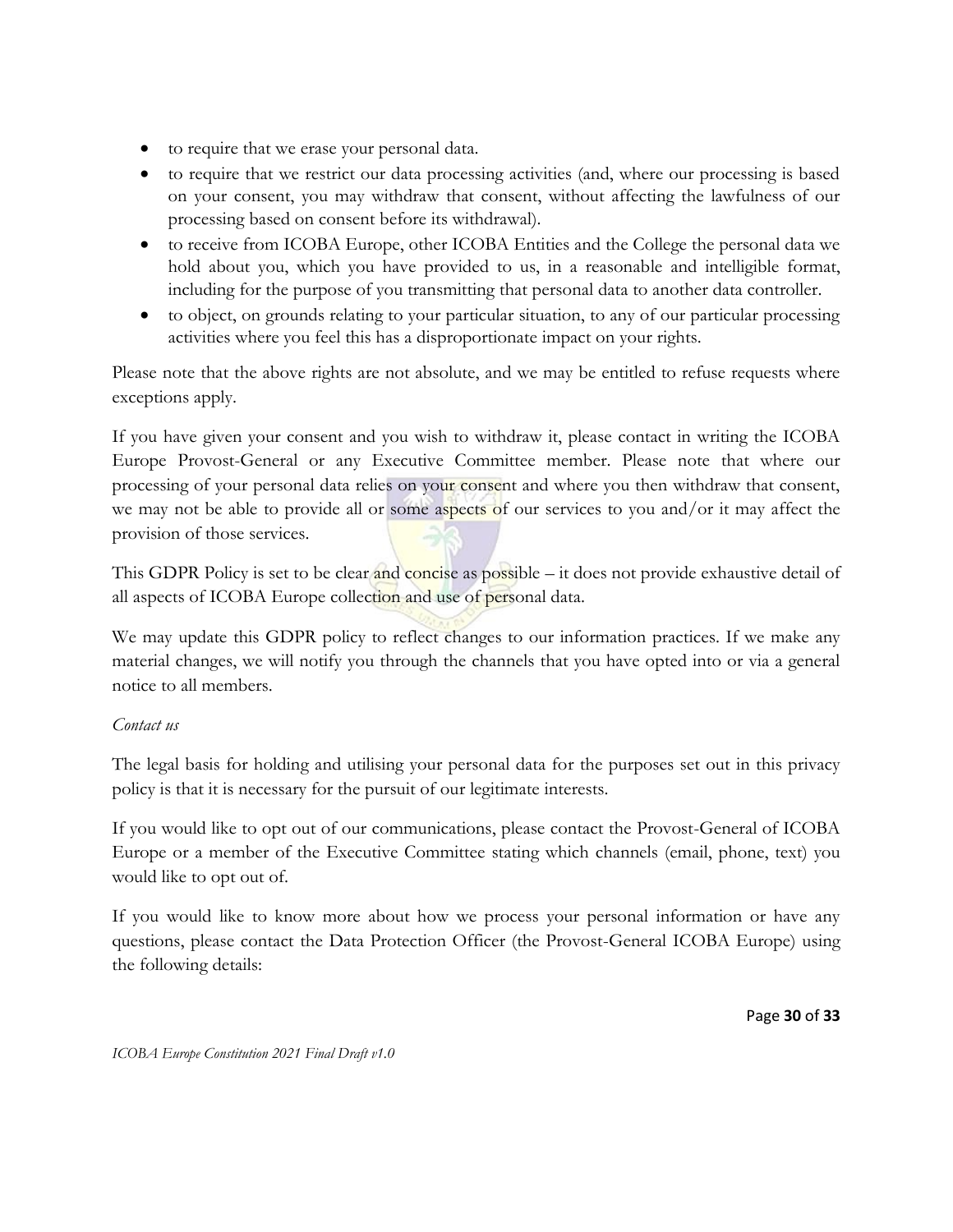# ICOBA EUROPE 200 Bullhead Road Borehamwood Hertfordshire WD6 1RJ

Email: [icobaeuropebranch@gmail.com](mailto:icobaeuropebranch@gmail.com)

You can also use the above details to request access to the personal information we hold about you.

To find out more about your data protection rights, visit the Information Commissioner's Office website. You can also contact the Information Commissioner's Office if you are dissatisfied with the way we are processing your personal data.

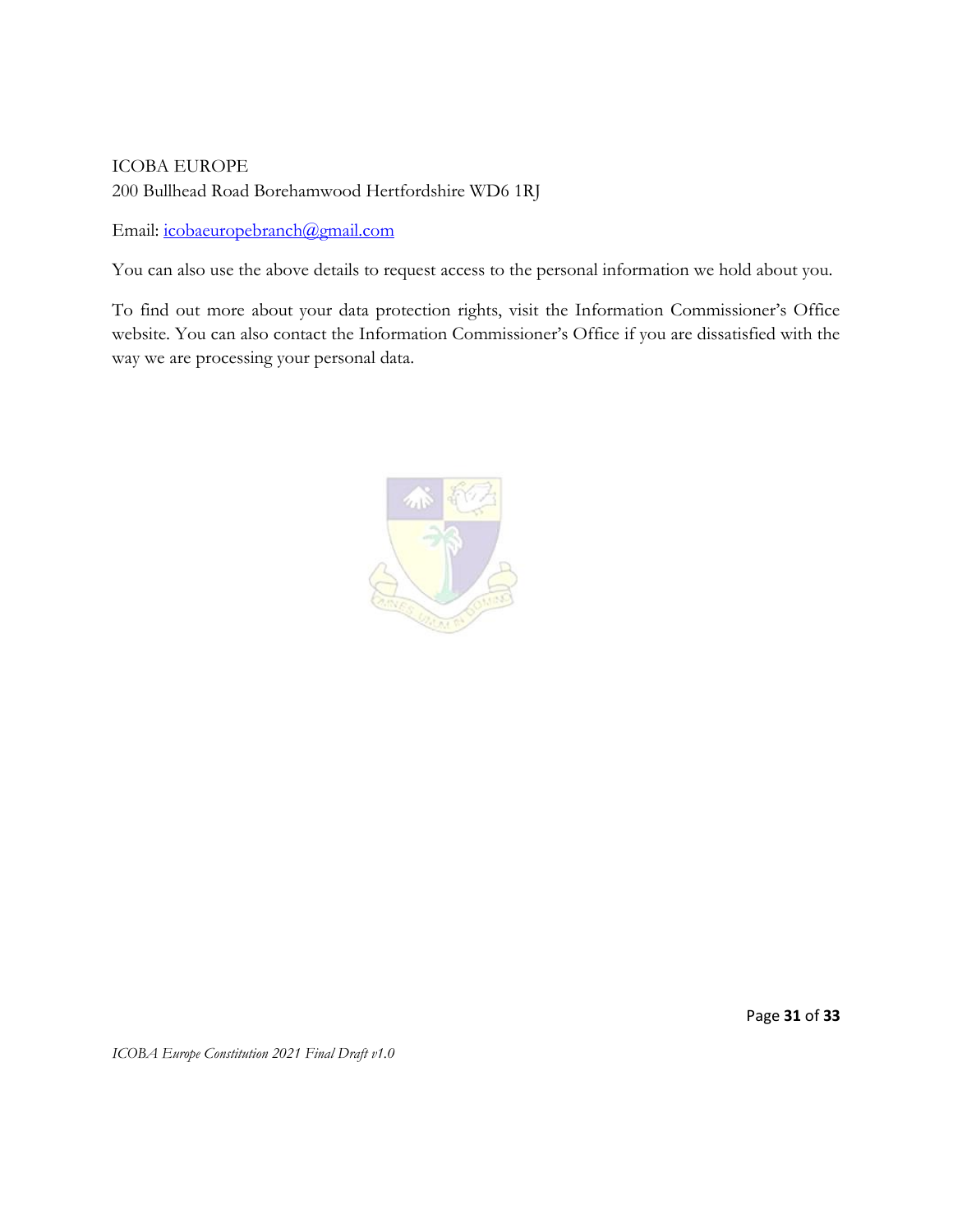# <span id="page-31-0"></span>**Schedule Three (Article 19) The Seven Principles of Public Life**

The Seven Principles of Public Life based on the report of the UK government established in 1994, the Committee on Standards in Public Life chaired by the late Lord James Nolan Q.C, Baron Nolan of Brasted, Kent and formerly a Judge of the Court of Appeal.<sup>2</sup>

The principles are outlined below:

1. Selflessness

Holders of public office should act solely in terms of the public interest.

2. Integrity

Holders of public office must avoid placing themselves under any obligation to people or organisations that might try inappropriately to influence them in their work. They should not act or take decisions in order to gain financial or other material benefits for themselves, their family, or their friends. They must declare and resolve any interests and relationships.

3. Objectivity

Holders of public office must act and take decisions impartially, fairly and on merit, using the best evidence and without discrimination or bias.

4. Accountability

Holders of public office are accountable to the public for their decisions and actions and must submit themselves to the scrutiny necessary to ensure this.

5. Openness

l

<sup>&</sup>lt;sup>2</sup>See<https://www.gov.uk/government/publications/the-7-principles-of-public-life/the-7-principles-of-public-life--2>